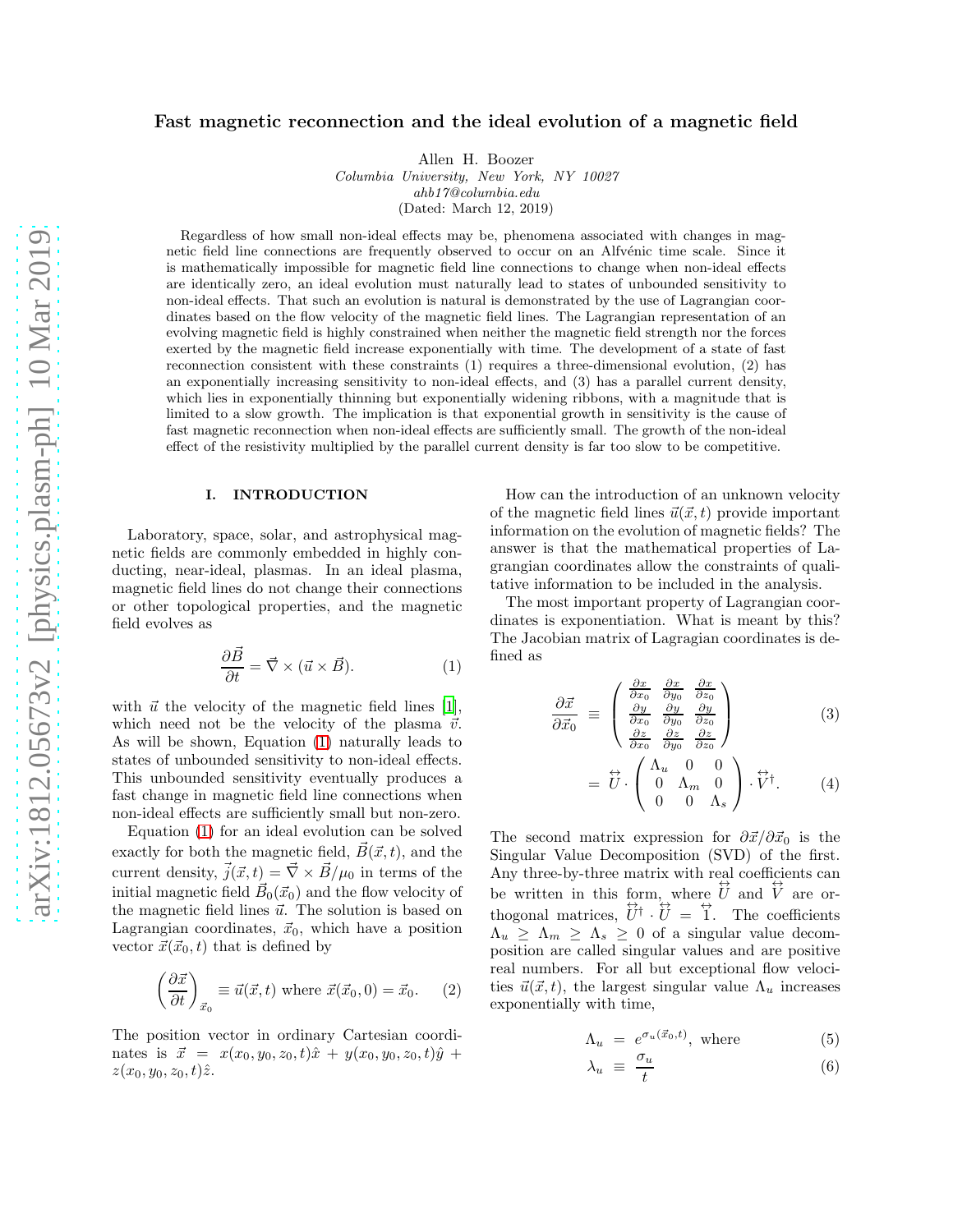is called the Lyapunov exponent in the theory of dynamical systems. The singular value  $\Lambda_s$  generally decreases exponentially with time,  $\Lambda_s = e^{-\sigma_s}$ , while  $\Lambda_m$  has a much weaker evolution, sometimes a power law of time. The time dependence of the singular values is discussed in Section [III.](#page-4-0)

It should be emphasized that the velocity  $\vec{u}(\vec{x}, t)$ must have a very special form to avoid exponentiation, not the other way around.

The ideal approximation can become inadequate for two independent reasons: (1) The non-ideal part of the electric field, typically  $\eta j_{\parallel}$ , can become too large, where  $\eta$  is the plasma resistivity and  $j_{\parallel} \equiv$  $\vec{j} \cdot \vec{B}/B$ . (2) The exponentiation of the separation between neighboring magnetic field lines with distance along the lines amplifies an arbitrarily small non-ideal effect exponentially. The trajectory of a magnetic field line can be eventually affected on the scale of the system by an arbitrarily small non-ideal effect.

Appendix [A](#page-12-0) shows the importance of exponentiation more directly. While non-ideal effects on the magnetic field remain small, the direction of the magnetic field lines is perturbed by the exponentially large factor  $\Lambda_u$  times the strength of the non-ideal part of the electric field.

Without constraints on  $\vec{u}$ , the magnetic field strength would increase as  $\Lambda_u$ , which increases exponentially in time, and the force exerted by the field would increase as  $1/\Lambda_s$ , which also increases exponentially in time. If and only if the evolution is in three-dimensional space, constraints can be imposed to eliminate these exponential increases. When these constraints are applied, the increase in the non-ideal effect  $\eta j_{\parallel}/B$  is proportional to the increase in  $\Lambda_m^2$ , which is slow. But, the sensitivity to non-ideal effects due to the separation of neighboring magnetic field lines increases as  $\Lambda_u$ .

The implication is that the effect on reconnection of the increase in the non-ideal part of the electric field becomes subdominant to the effect of exponentiation as the non-ideal effects become small. As will be discussed, singular current densities can arise in the infinite-time limit, but even when singular currents are predicted, as in the Parker conjecture [\[2](#page-14-1), [3\]](#page-14-2), their effect on reconnection is subdominant to the effect of exponentiation when non-ideal effects are sufficiently small.

A related argument on the subdominance of current singularities to exponentiation for magnetic reconnection was given in [\[4\]](#page-14-3). There it was noted that the parallel current density  $j_{\parallel}$  required to achieve a certain number of exponentiations in the separation between neighboring magnetic field lines scales linearly in the number of exponentiations.

Although the amplitude of  $j_{||}/B$  can increase only slowly, the gradient of  $j_{\parallel}/B$  across the magnetic field lines increases exponentially in one direction and decreases exponentially in the other. That is,  $j_{||}/B$  lies in increasingly thin but wide ribbons. Although the thinning and widening of the current sheet and fast magnetic reconnection are correlated, both are due to large scale properties of the magnetic field evolution, not a local cause-and-effect relationship. The natural formation of current sheets in an evolving magnetic field should not be confused with the existence of Harris sheets [\[5\]](#page-14-4), which are not consistent with three-dimensional plasma states [6]. Nevertheless, a Harris sheet is a standard initial condition for two-dimensional studies of magnetic reconnection.

The requirement for a three-dimensional flow for developing states of fast magnetic reconnection may at first be surprising. Streamlines of a flow generally separate exponentially even when a time dependent velocity  $\vec{u}$  causes only a two-dimensional evolution. However in a two-dimensional evolution, the only way to exponentially enhance reconnection is by an exponential increase in the magnetic field strength. When the evolution is two-dimensional, say in the  $x$ and y coordinates, the matrix

$$
\frac{\partial \vec{x}}{\partial \vec{x}_0} \equiv \begin{pmatrix} \frac{\partial x}{\partial x_0} & \frac{\partial x}{\partial y_0} \\ \frac{\partial y}{\partial x_0} & \frac{\partial y}{\partial y_0} \end{pmatrix}, \tag{7}
$$

which has only the  $\Lambda_u$  and  $\Lambda_s$  singular values. In a three-dimensional evolution, the magnetic field can be proportional to the  $\Lambda_m$  singular value, but that singular value is missing for a two-dimensional evolution. The implication is that in two-dimensions, the only way to make a exponentially large change in the importance of non-ideal terms is to exponentiate the magnetic field strength. Longcope and Strauss [\[8](#page-15-0)] used the two-dimensional Jacobian matrix in their 1994 discussion of the formation of current layers.

Once magnetic field line connections are changed, large forces arise and must be relaxed. The reason for the large forces is each of the two parts of a newly connected field line will initially have a different parallel current. This implies a strong gradient in  $j_{\parallel}/B$ with distance along the line. When the Debye length is small, the current density must be divergence free [\[9\]](#page-15-1), and  $\vec{\nabla} \cdot \vec{i} = 0$  can be written as

$$
\vec{B} \cdot \vec{\nabla} \frac{\dot{\mathcal{I}}_{||}}{B} = \vec{B} \cdot \vec{\nabla} \times \frac{\vec{f}_L}{B^2}, \text{ where } (8)
$$

$$
\vec{f}_L \equiv \vec{j} \times \vec{B}.\tag{9}
$$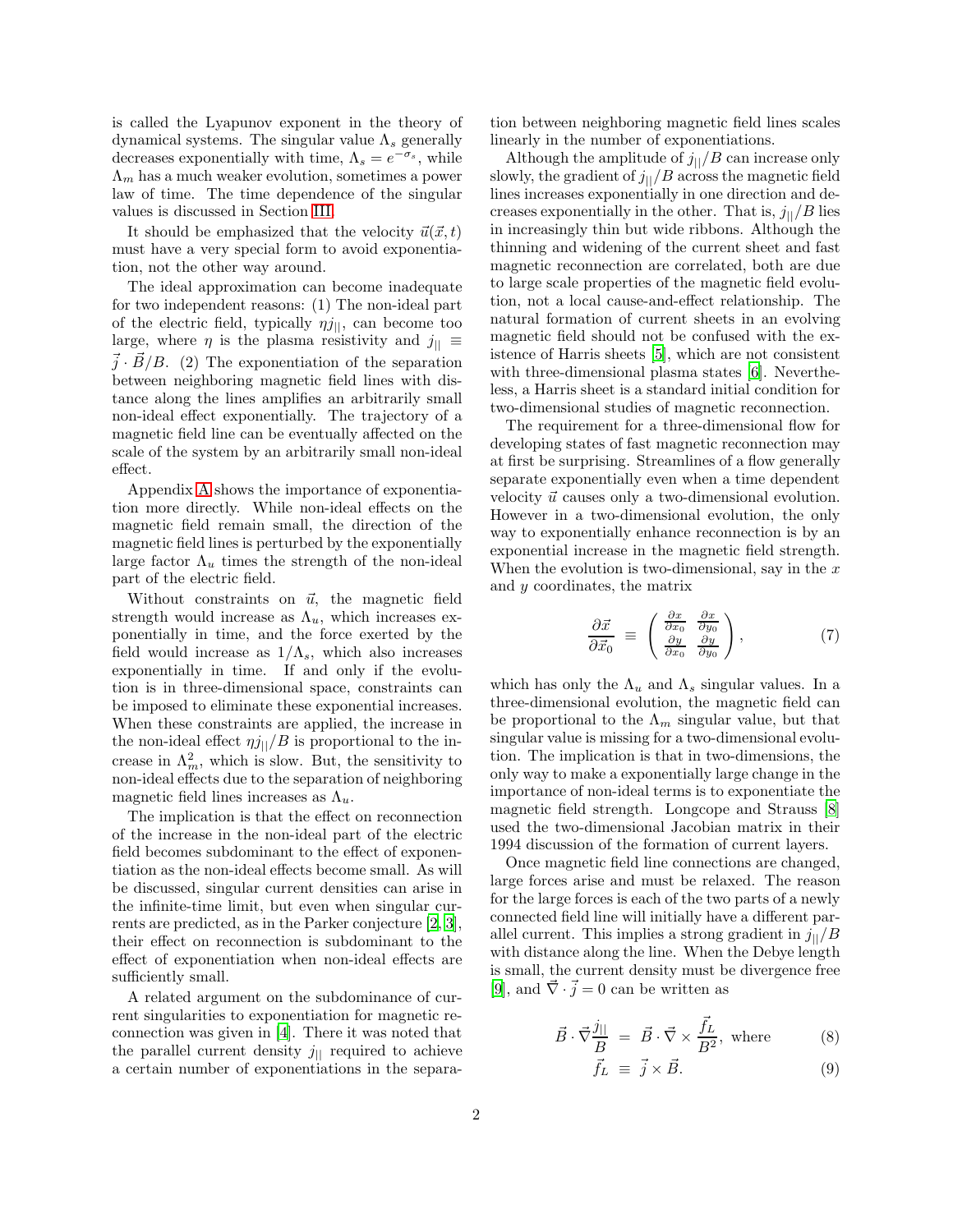The Lorentz force,  $f_L$  is the force of the magnetic field on the plasma. The sudden change in the force on the plasma is balanced by the plasma viscosity,  $\vec{f}_L = \vec{\nabla} \cdot \vec{P}$  or by the plasma inertia  $\vec{f}_L =$  $\rho(\partial \vec{v}/\partial t + \vec{v} \cdot \vec{\nabla} \vec{v})$ . The inertial term implies a relaxation by Alfvén waves. An Alfvénic limit on the speed of reconnection effects is not surprising—that is the fastest speed at which magnetic fields can transmit information either along or across magnetic field lines in the standard MHD approximation. Nevertheless, the time required for an Alfvénic relaxation is subtle because Alfvén waves propagating along exponentially separating field lines have enhanced damping [\[10,](#page-15-2) [11\]](#page-15-3).

Magnetic field lines are commonly observed to change their connections on a time scale consistent with the Alfvén speed  $V_A$ . A review of the observations and theory of reconnection proceeding at  $0.1V_A$ has been given by Cassak et al [\[12\]](#page-15-4). Reconnection at a rate closely associated with Alfvénic rather than non-ideal effects is called fast magnetic reconnection. Although Equation [\(1\)](#page-0-0) for an ideal evolution is inconsistent with magnetic field lines changing their topology, the equation predicts an exponentially increasing sensitivity to non-ideal effects, Appendix [A,](#page-12-0) which leads to fast magnetic reconnection.

In the limit as non-ideal effects are very small, a fast reconnection event will occur after an adequate time, called a trigger time, for the ideal evolution to produce a sufficiently large  $\Lambda_u$ .

Assuming the resistivity  $\eta$  is the most important non-ideal term, the degree of exponentiation required for a reconnection trigger is  $\Lambda_u \sim \Im$ . The dimensionless coefficient that measures the closeness to ideality, a Gothic "I," is

$$
\mathfrak{F} \equiv \frac{\tau_{\eta}}{\tau_{ev}},\tag{10}
$$

$$
\tau_{\eta} = \frac{\mu_0}{\eta} a^2, \qquad (11)
$$

is the time required for resistive diffusion across of the magnetic field lines on the scale  $a$  of the region that undergoes reconnection, and  $\tau_{ev} \equiv 1/|\vec{\nabla} \vec{u}|$  is the characteristic time scale for the magnetic evolution. When  $\Im \lesssim 1$ , resistive diffusion is so rapid that the difference between two and three-dimensional reconnection is of limited importance. As  $\Im$  becomes larger, the physics of reconnection becomes ever more sensitive to any breaking of the continuous symmetry that is assumed in two-dimensional models. The derivations of this paper are in the limit as  $\Im \to \infty$ , and important work remains to be done in how the validity of a two-dimensional models breaks down as  $\Im$  increases.

Remarkably, the importance of exponentiation has largely escaped notice in the literature on magnetic reconnection. For example, major recent reviews [\[13,](#page-15-5) [14](#page-15-6)] focused on two-dimensional plasmoid models of magnetic reconnection, which are descendants of the 1957 models of Sweet and Parker [\[15,](#page-15-7) [16](#page-15-8)]. An explanation for the speed of magnetic reconnection in a two dimensional plasmoid model based on a Harris current sheet warranted a 2017 Physical Review Letter [\[17\]](#page-15-9).

When non-ideal effects are small, the mathematical properties of an evolving magnetic field are fundamentally different between two and three dimensions. These differences bring the relevance of twodimensional plasmoid models to three-dimensional problems into question.

Plasmoids are analogous to magnetic islands in topologically toroidal plasmas. Islands arise when perfect toroidal magnetic surfaces are perturbed. But, islands are highly localized in toroidal plasmas; they only split magnetic surfaces that are rational surfaces, surfaces on which magnetic field lines close on themselves. Otherwise Alfven waves spread the effect of a perturbation over the volume of space covered by a single field line, and an island is not formed. How this spreading is consistent with plasmoid formation in three-dimensional space remains to be explained.

Delta function current densities are mathematically required when a rational magnetic surface in an ideal, steady-state, toroidal plasma is resonantly perturbed [\[18\]](#page-15-10). Nevertheless, as shown by Hahm and Kulsrud [\[19\]](#page-15-11), the current density in the vicinity of the rational surface increases only linearly in time after a resonant perturbation is applied. This arises from the time required for a shear-Alfvén wave propagating along the magnetic field to cover a nearrational surface and adequately sample its topological properties. The Hahm and Kulsrud time is proportional to  $1/(N - \iota M)$ , where the magnetic field lines on the rational surface close on themselves after  $M$  toroidal and  $N$  poloidal transits. The rotational transform  $\iota$  or twist of the magnetic field lines at the rational surface is  $N/M$ . The applicability of plasmoid models to reconnection in three-dimensional plasmas cannot be understood unless the analogue of the Hahm-Kulsrud time for the bounding surface of a plasmoid is obtained. Appendix [B](#page-14-5) gives another example of a linear increase in the current density as a magnetic field is evolved ideally but slowly compared to the Alfven speed.

What will be studied in this paper is the nature of magnetic reconnection in the limit as non-ideal effects go to zero, the limit as  $1/\Im$  goes to zero.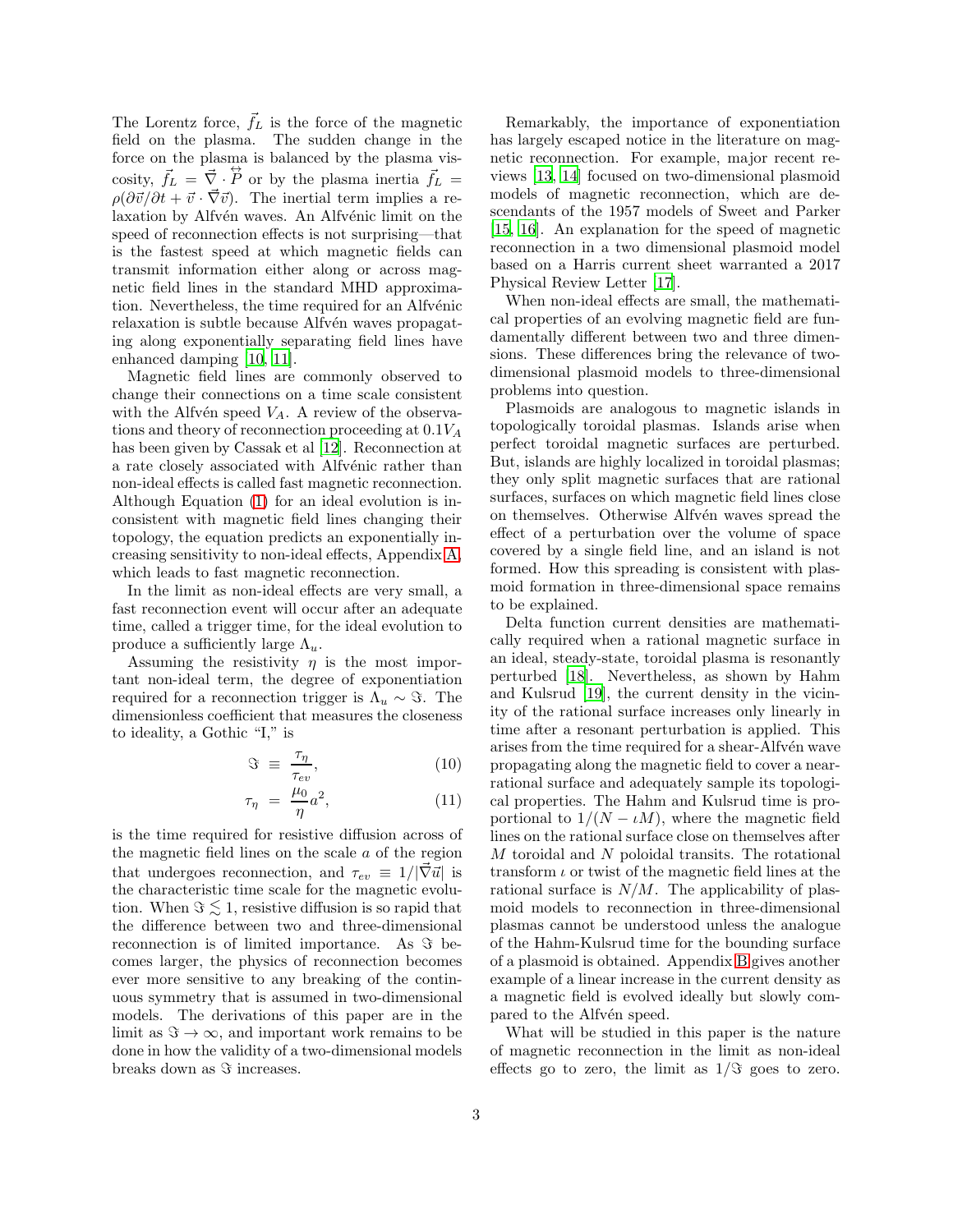Turbulence produces three-dimensionality [20] and can give the exponential sensitivity required for fast reconnection as non-ideal effects become arbitrarily small, but turbulence is not required. Indeed, threedimensionality on a large spatial scale causes the reconnection to occur on a large scale. Fast magnetic reconnection works much like stirring, Section [VII.](#page-10-0) Large-scale stirring is a more effective way to mix a can of paint than small-scale stirring though both can cause mixing.

The sensitivity of the ideal constraint on magnetic evolution near places where current density becomes large has been discussed by a number of authors, including Low [\[21](#page-15-12)] and Dewar et al [\[22](#page-15-13)]. Here it will be shown that in a highly ideal evolution the sensitivity is given by the magnitude of  $\Lambda_u$  and not directly by the current density.

A motivation for writing this paper was the development of an understanding of the rapid loss,  $\lesssim 1$  ms, of magnetic surfaces that is commonly observed during the thermal quench phase of a tokamak disruptions. For example, in JET [23] the growth of resonant magnetic perturbations was observed to occur over 100's of ms before the current profile suddenly broadened reducing the internal inductance  $\ell_i$  by approximately a factor of two. The relation between these observations and fast magnetic reconnection is discussed in [\[7,](#page-15-14) [24\]](#page-15-15). In JET, the growth of islands over 100's of ms is consistent with the resistive opening of islands, but the sudden and large change in the current profile is not.

Section [II](#page-3-0) derives the conditions for an ideal evolution. Section [III](#page-4-0) derives the properties of Lagrangian coordinates required to determine the properties of ideally evolving magnetic fields. Section [IV](#page-7-0) obtains the magnetic field evolution in Lagrangian coordinates. Section [V](#page-7-1) gives expressions for the current density and the Lorentz,  $\vec{j} \times \vec{B}$ , force. Section [VI](#page-9-0) obtains the separation of the magnetic field lines. Section [VII](#page-10-0) discusses applications of Lagrangian coordinates in other areas of classical physics. Section [VIII](#page-11-0) is a discussion, which focuses on the distinction between standard two-dimensional models of reconnection and the theory developed here. There are two appendices. Appendix [A](#page-12-0) derives the exponentially increasing departure of a magnetic field from its ideal form under the assumption that that departure is small. Appendix [B](#page-14-5) derives the current density in the early stage of an ideal evolution when the system is driven by a slow flow in perfectly conducting wall.

# <span id="page-3-0"></span>II. CONDITIONS FOR AN IDEAL EVOLUTION

# A. Ohm's law

Equation [\(1\)](#page-0-0) for the ideal evolution of a magnetic field holds in regions in which a magnetic field has nulls,  $\vec{B}=0$  points, when the plasma moving with a velocity  $\vec{v}$  obeys an Ohm's law  $\vec{E} + \vec{v} \times \vec{B} = 0$ . Then, the field line velocity is the plasma velocity  $\vec{u} \equiv \vec{v}$ .

The ideal evolution equation has a more general validity in regions of space in which there are no nulls of  $\vec{B}$ . The magnetic field line velocity  $\vec{u}$  can be obtained from the generalized Ohm's law

$$
\vec{E} + \vec{v} \times \vec{B} = \eta_{||}\vec{j}_{||} + \eta_{\perp}\vec{j}_{\perp} + \frac{\vec{j} \times \vec{B}}{en} - \frac{\vec{\nabla} \cdot \vec{p}_e}{en} + \frac{m_e}{e^2 n} \frac{\partial \vec{j}}{\partial t},
$$
\n(12)

which implies the velocity of the fluid mass  $\vec{v}$  perpendicular to magnetic field lines that move with a velocity  $\vec{u}_\perp$  satisfies

$$
\vec{v}_{\perp} = \vec{u}_{\perp} - \eta_{\perp} \frac{\vec{j} \times \vec{B}}{B^2} - \frac{\vec{j}_{\perp}}{en} - \frac{\vec{B} \times \vec{\nabla} \cdot \vec{p}_{e}}{enB^2} + \vec{B} \times \left(\frac{m_e}{e^2 n} \frac{\partial \vec{j}}{\partial t}\right) - \frac{\vec{B} \times \vec{\nabla} \Phi}{B^2}, \quad (13)
$$

where  $\Phi$  is an arbitrary single-valued function of position. When the inertial force  $\rho d\vec{v}/dt$  is negligible, the plasma velocity  $\vec{v}$  does not directly enter the evolution of the magnetic field. Nevertheless, the plasma flow can have a peculiar form relative to that of the field because of what are called Hall terms in the generalized Ohm's law.

The only physical effects that break the ideal evolution of the magnetic field are on the right hand side of the equation

<span id="page-3-1"></span>
$$
\vec{E} + \vec{u} \times \vec{B} + \vec{\nabla}\Phi = \mathcal{E}_{ni}\vec{\nabla}\ell, \text{ where } (14)
$$

$$
\mathcal{E}_{ni} \equiv \frac{\vec{B}}{B} \cdot \left( \eta_{\parallel} \vec{j} + \frac{m_e}{e^2 n} \frac{\partial \vec{j}}{\partial t} - \frac{\vec{\nabla} \cdot \dot{\vec{p}}_e}{en} - \vec{\nabla} \Phi \right). (15)
$$

The potential  $\Phi$  can be chosen to minimize the fieldline constant  $\mathcal{E}_{ni}$  with

$$
\mathcal{E}_{ni} = \frac{\int \vec{E} \cdot d\vec{\ell}}{\int d\ell}.
$$
\n(16)

The integration limits on the two integrals are the same with  $d\vec{\ell}$  the differential vector distance along a magnetic field line and  $d\ell$  the differential scalar distance. The integration limits can be plus and minus  $L \rightarrow \infty$  or from one perfectly conducting boundary to another. The ideality of the evolution can be measured by  $\Im = uB/\mathcal{E}_{ni}$ .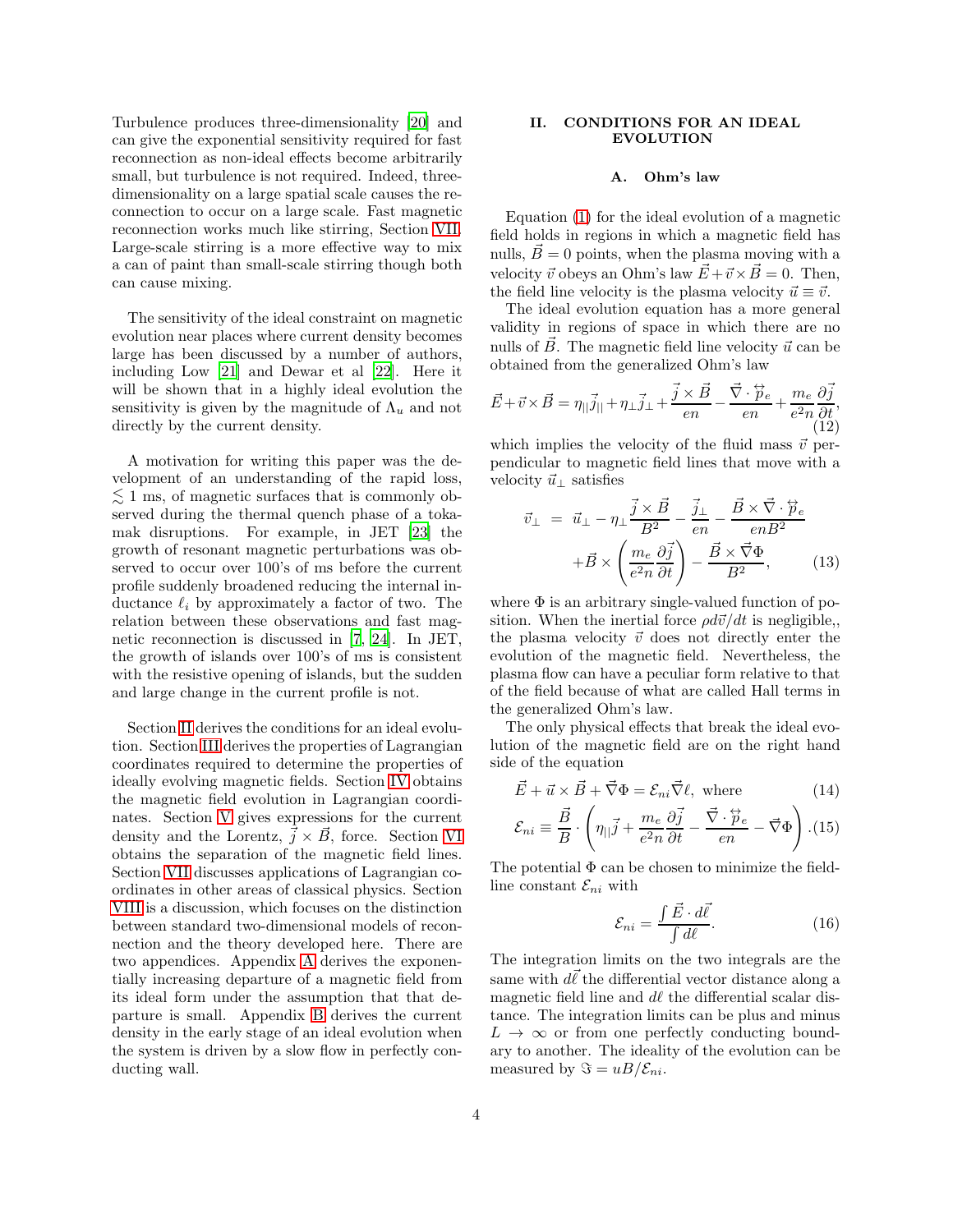### <span id="page-4-2"></span>B. The Clebsch representation

A magnetic field can always be given in the Clebsch representation,

$$
\vec{B}(\vec{x},t) = \vec{\nabla}\alpha(\vec{x},t) \times \vec{\nabla}\beta(\vec{x},t), \text{ so } (17)
$$

$$
\left(\frac{\partial \vec{B}}{\partial t}\right)_{\vec{x}} = \vec{\nabla} \times \left(\frac{\partial \alpha}{\partial t} \vec{\nabla} \beta - \frac{\partial \beta}{\partial t} \vec{\nabla} \alpha + \vec{\nabla} \alpha \frac{\partial \beta}{\partial t}\right) (18)
$$

A particular magnetic field line is specified by constant values of  $\alpha$  and  $\beta$ . Stern [\[26\]](#page-15-16) has reviewed the history of the Clebsch representation.

The Clebsch potentials  $\alpha$  and  $\beta$  can be used with the distance along the magnetic field lines  $\ell$  to form a spatial coordinate system, which means the three Cartesian coordinates  $(x, y, z)$  with  $\vec{x} = x\hat{x} + y\hat{y} + z\hat{z}$ are given as functions of  $(\alpha, \beta, \ell)$ . Clebsch coordinates are a subtle when going from Cartesian space to Clebsch space, but not the other way around. When  $\alpha$  and  $\beta$  are held fixed,  $\vec{x}(\alpha, \beta, \ell)$  gives every point in Cartesian coordinates that a particular magnetic field line can reach as  $\ell$  is varied. It is this property that makes the Clebsch variables  $(\alpha, \beta, \ell)$ useful for determining the deviation of a magnetic field from its ideal form due to a non-zero  $\mathcal{E}_{ni}$ , Appendix [A.](#page-12-0)

Faraday's law,  $\partial \vec{B}/\partial t = -\vec{\nabla} \times \vec{E}$ , can be written using Equation [14](#page-3-1) for the electric field as  $\partial \vec{B}/\partial t =$  $\vec{\nabla} \times (\vec{u} \times \vec{B} - \mathcal{E}_{ni} \vec{B}/B)$ . Since  $\vec{u} \times \vec{B} = (\vec{u} \cdot \vec{\nabla} \beta) \vec{\nabla} \alpha - \vec{v} \cdot \vec{\nabla} \beta$  $(\vec{u} \cdot \vec{\nabla}\alpha) \vec{\nabla}\beta,$ 

$$
\frac{\partial \alpha}{\partial t} \vec{\nabla} \beta - \frac{\partial \beta}{\partial t} \vec{\nabla} \alpha = (\vec{u} \cdot \vec{\nabla} \beta) \vec{\nabla} \alpha - (\vec{u} \cdot \vec{\nabla} \alpha) \vec{\nabla} \beta \n- \mathcal{E}_{ni} (\alpha, \beta, t) \vec{\nabla} \ell + \vec{\nabla} g.
$$
 (19)

Since  $\vec{B} \cdot \vec{\nabla}\ell = B$ , the component of this equation along the magnetic field is

$$
\vec{B} \cdot \vec{\nabla} g = \mathcal{E}_{ni} B
$$
, or  $\left(\frac{\partial g}{\partial \ell}\right)_{\alpha\beta} = \mathcal{E}_{ni}$ , so (20)

$$
g = \mathcal{E}_{ni}(\alpha, \beta, t)\ell + g_a(\alpha, \beta, t). \tag{21}
$$

The evolution equations for  $\alpha$  and  $\beta$  are

$$
\left(\frac{\partial \alpha}{\partial t}\right)_{\vec{x}} = -\vec{u} \cdot \vec{\nabla}\alpha + \frac{\partial g}{\partial \beta} \tag{22}
$$

$$
\left(\frac{\partial \beta}{\partial t}\right)_{\vec{x}} = -\vec{u} \cdot \vec{\nabla} \beta - \frac{\partial g}{\partial \alpha}.
$$
 (23)

A coordinate transformation to Lagrangian coordinates gives the equations

$$
\left(\frac{\partial \alpha}{\partial t}\right)_{\vec{x}_0} = \frac{\partial g}{\partial \beta} \tag{24}
$$

$$
\left(\frac{\partial\beta}{\partial t}\right)_{\vec{x}_0} = -\frac{\partial g}{\partial\alpha}.
$$
 (25)

The arbitrary function  $g_a(\alpha, \beta, t)$  just couples  $\alpha$  and  $\beta$  but that does not change the identification of a magnetic field line with fixed  $\alpha$  and  $\beta$  as the line is carried by the flow;  $g_a$  can be chosen arbitrarily. The term  $\mathcal{E}_{ni}\ell$  in g breaks the magnetic field lines from the flow and can change their topology. When  $\mathcal{E}_{ni} = 0$ , the Clebsch coordinates are functions of the Lagrangian coordinates alone  $\alpha(\vec{x}_0)$  and  $\beta(\vec{x}_0)$ .

A non-trivial example of  $\alpha$  and  $\beta$  either satisfying the required equations for an ideal evolution, or not, is given by a toroidal plasma with magnetic surfaces. The toroidal magnetic flux enclosed by a surface,  $\psi_t$ , the poloidal angle,  $\theta$ , and the toroidal angle,  $\varphi$ , can be chosen so  $\alpha = \psi_t$  and  $2\pi\beta = \theta - \iota\varphi$ , where  $\iota(\psi_t, t)$  is called the rotational transform. When the toroidal field is strong  $\ell = R_0\varphi$ and one can assume  $(\partial \ell / \partial t)_{\vec{x}} = 0$ . The non-ideal part of  $g = R_0 \mathcal{E}_{ni}(\psi_t, t) \varphi$ . The evolution equations for  $\alpha$  and  $\beta$ , then imply  $(\partial \psi_t / \partial t)_{\vec{x}} = -\vec{u} \cdot \vec{\nabla} \psi_t$  and  $(\partial \theta/\partial t)_{\vec{x}} = -\vec{u} \cdot \vec{\nabla} \theta$ . When  $(\partial \iota/\partial t)_{\psi_t} \neq 0$ , the evolution equation for β implies  $\varphi(\partial \iota/\partial t)_{\psi_t} = 2\pi \partial g/\partial \psi_t$ , or  $(\partial \iota/\partial t)_{\psi_t} = 2\pi R_0(\partial \mathcal{E}_{ni}/\partial \psi_t)$ . The loop voltage is  $V_{\ell} = 2\pi R_0 \mathcal{E}_{ni}$ , so  $(\partial \iota/\partial t)_{\psi_t} = \partial V_{\ell}/\partial \psi_t$ , which is a well-known result in the physics of toroidal plasmas [\[9\]](#page-15-1).

# <span id="page-4-0"></span>III. LAGRANGIAN COORDINATES

Lagrangian coordinates  $\vec{x}_0$ , which were defined in Equation [\(2\)](#page-0-1), have a number of general properties that are required to understand their implications for magnetic evolution. These properties are derived in this section.

#### A. The Jacobian matrix

Equation [\(4\)](#page-0-2) for the SVD decomposition of the three-by-three matrix  $\partial \vec{x}/\partial \vec{x}_0$  is equivalent to

<span id="page-4-1"></span>
$$
\frac{\partial \vec{x}}{\partial \vec{x}_0} = \hat{U} \Lambda_u \hat{u} + \hat{M} \Lambda_m \hat{m} + \hat{S} \Lambda_s \hat{s}.
$$
 (26)

The left eigenvectors, which are defined by the orthogonal matrix  $\overleftrightarrow{U}$  obey

$$
\hat{U} \cdot \hat{U} = 1 \text{ etc. and } \hat{U} = \hat{M} \times \hat{S}. \tag{27}
$$

The right eigenvectors, which are defined by the orthogonal matrix  $\overleftrightarrow{V}$ , obey analogous relations

$$
\hat{u} \cdot \hat{u} = 1 \text{ etc. and } \hat{u} = \hat{m} \times \hat{s}. \tag{28}
$$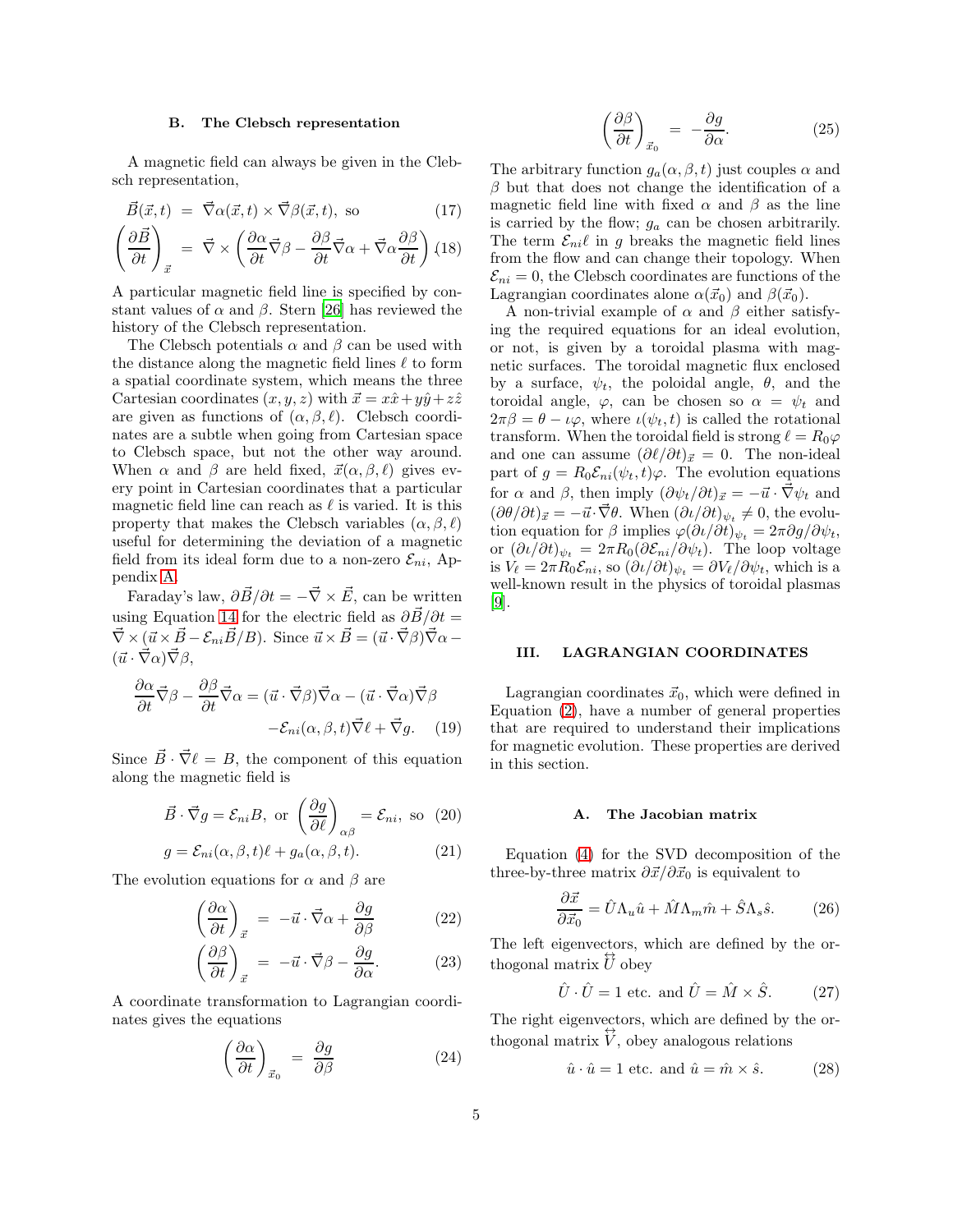The Jacobian of Lagrangian coordinates, which is the determinant of the matrix  $\partial \vec{x}/\partial \vec{x}_0$  obeys

$$
J = \Lambda_u \Lambda_m \Lambda_s. \tag{29}
$$

The time derivative of the Jacobian can be found by considering the evolution of an arbitrary volume defined in fixed Lagrangian coordinates. Then,

<span id="page-5-4"></span>
$$
\frac{\partial \text{Vol}}{\partial t} = \oint \vec{u} \cdot d\vec{a} = \int \vec{\nabla} \cdot \vec{u} d^3 x = \int J \vec{\nabla} \cdot \vec{u} d^3 x_0
$$

$$
= \int \left(\frac{\partial J}{\partial t}\right)_{\vec{x}_0} d^3 x_0, \text{ so}
$$
(30)

$$
\left(\frac{\partial J}{\partial t}\right)_{\vec{x}_0} = J\vec{\nabla} \cdot \vec{u}.\tag{31}
$$

The component of the magnetic field line velocity  $\vec{u}$  in the direction along  $\vec{B}$  can be defined freely. Letting  $\hat{b} = \vec{B}/B$ , three attractive choices are: (1)  $\hat{b} \cdot \vec{u} = 0$ , which is the simplest and the choice used in this paper, (2)  $\vec{u} \cdot \vec{\nabla} \ell = 0$ , which makes  $u_{||} = -\vec{u}_{\perp} \cdot \vec{\nabla} \ell$ , and  $(3)$   $\hat{b} \cdot \vec{\nabla} (\hat{b} \cdot \vec{u}) = \vec{u} \cdot (\hat{b} \cdot \vec{\nabla} \hat{b}),$ which makes  $JB = B_0$ , The requirement for the  $JB = B_0$  condition was incorrectly stated in [\[7\]](#page-15-14) as  $\hat{b} \cdot \vec{u} = 0$ , which is only true where the curvature of the magnetic field lines  $\hat{b} \cdot \vec{\nabla} \hat{b}$  vanishes.

# B. Evolution of the Jacobian matrix

To clarify the meaning of complicated dot products, Greek letters  $\alpha, \beta, \gamma, \cdots$  will be used to denote ordinary Cartesian coordinates  $\vec{x}$  and Latin letters  $i, j, k, \cdots$  for Lagrangian coordinates  $\vec{x}_0$ . Equation [\(2\)](#page-0-1) for the definition of Lagrangian coordinates implies

<span id="page-5-5"></span>
$$
\frac{\partial}{\partial t} \left( \frac{\partial x^{\alpha}(\vec{x}_0, t)}{\partial x_0^i} \right) = \sum_{\beta} \frac{\partial x^{\beta}}{\partial x_0^i} \frac{\partial u^{\alpha}}{\partial x^{\beta}} \tag{32}
$$

$$
= \sum_{\beta} G^{\alpha}_{\beta} \frac{\partial x^{\beta}}{\partial x_0^i}, \text{ where } (33)
$$

$$
G^{\alpha}_{\beta} \equiv \frac{\partial u^{\alpha}}{\partial x^{\beta}}.
$$
 (34)

In matrix notation

<span id="page-5-3"></span>
$$
\frac{\partial}{\partial t} \frac{\partial \vec{x}}{\partial x_0^i} = \vec{G} \cdot \frac{\partial \vec{x}}{\partial x_0^i}
$$
 (35)

# C. The metric tensor

The exponential increase in  $\Lambda_u$  is made plausible by the expression for the evolution of the distance  $\vec{\delta}$  between neighboring (infinitesimally separated) streamlines. As  $|\vec{\delta}| \to 0$ ,

<span id="page-5-0"></span>
$$
\frac{d(\vec{x} + \vec{\delta})}{dt} = \vec{u}(\vec{x} + \vec{\delta}, t) \text{ so } (36)
$$

$$
\frac{d\vec{\delta}}{dt} = \vec{\delta} \cdot \vec{\nabla} \vec{u}(\vec{x}, t); \tag{37}
$$

$$
\vec{\delta} = \frac{\partial \vec{x}}{\partial \vec{x}_0} \cdot \delta \vec{x}_0.
$$
 (38)

Equation [\(37\)](#page-5-0) is a linear equation for  $\vec{\delta}$ , which generally has an exponentially increasing solution.

The distance between neighboring stream lines is

<span id="page-5-1"></span>
$$
\vec{\delta} \cdot \vec{\delta} = \delta \vec{x}_0^{\dagger} \cdot \left(\frac{\partial \vec{x}}{\partial \vec{x}_0}\right)^{\dagger} \cdot \left(\frac{\partial \vec{x}}{\partial \vec{x}_0}\right) \cdot \delta \vec{x}_0. \tag{39}
$$

The symmetric tensor that appears in Equation[\(39\)](#page-5-1) is the metric tensor,

<span id="page-5-2"></span>
$$
\overleftrightarrow{g} \equiv \left(\frac{\partial \vec{x}}{\partial \vec{x}_0}\right)^{\dagger} \cdot \left(\frac{\partial \vec{x}}{\partial \vec{x}_0}\right) \tag{40}
$$

$$
= \Lambda_u^2 \hat{u}\hat{u} + \Lambda_m^2 \hat{m}\hat{m} + \Lambda_s^2 \hat{s}\hat{s}.
$$
 (41)

#### D. Evolution of the metric tensor

The time derivative of the metric tensor can be written as

$$
\left(\frac{\partial \overleftrightarrow{g}}{\partial t}\right)_{\vec{x}_0} = \overleftrightarrow{\mathcal{G}}.\tag{42}
$$

Using Equation [\(40\)](#page-5-2) for the metric tensor and Equation [\(35\)](#page-5-3) for the time derivative of the Jacobian matrix

$$
\frac{\partial \overleftrightarrow{g}}{\partial t} = \left(\frac{\partial}{\partial t} \frac{\partial \overrightarrow{x}}{\partial \overrightarrow{x}_0}\right)^{\dagger} \cdot \left(\frac{\partial \overrightarrow{x}}{\partial \overrightarrow{x}_0}\right) + \left(\frac{\partial \overrightarrow{x}}{\partial \overrightarrow{x}_0}\right)^{\dagger} \cdot \left(\frac{\partial}{\partial t} \frac{\partial \overrightarrow{x}}{\partial \overrightarrow{x}_0}\right)
$$
\n
$$
= \left(\frac{\partial \overrightarrow{x}}{\partial \overrightarrow{x}_0}\right)^{\dagger} \cdot \left(\overleftrightarrow{G} + \overleftrightarrow{G}^{\dagger}\right) \cdot \left(\frac{\partial \overrightarrow{x}}{\partial \overrightarrow{x}_0}\right) \text{ so} \qquad (43)
$$

$$
\vec{\mathcal{G}} = \left(\frac{\partial \vec{x}}{\partial \vec{x}_0}\right)^{\dagger} \cdot (\vec{G} + \vec{G}^{\dagger}) \cdot \left(\frac{\partial \vec{x}}{\partial \vec{x}_0}\right) \tag{44}
$$

# <span id="page-5-6"></span>**E.** Evolution of  $\Lambda_{u,m,s}^2$ ,  $\hat{u}$ ,  $\hat{m}$ , and  $\hat{s}$

The evolution of the basis vectors of Lagrangian coordinates was derived in 1987 by Goldhirsch, Sulem, and Orszag [\[27\]](#page-15-17). Contributions were also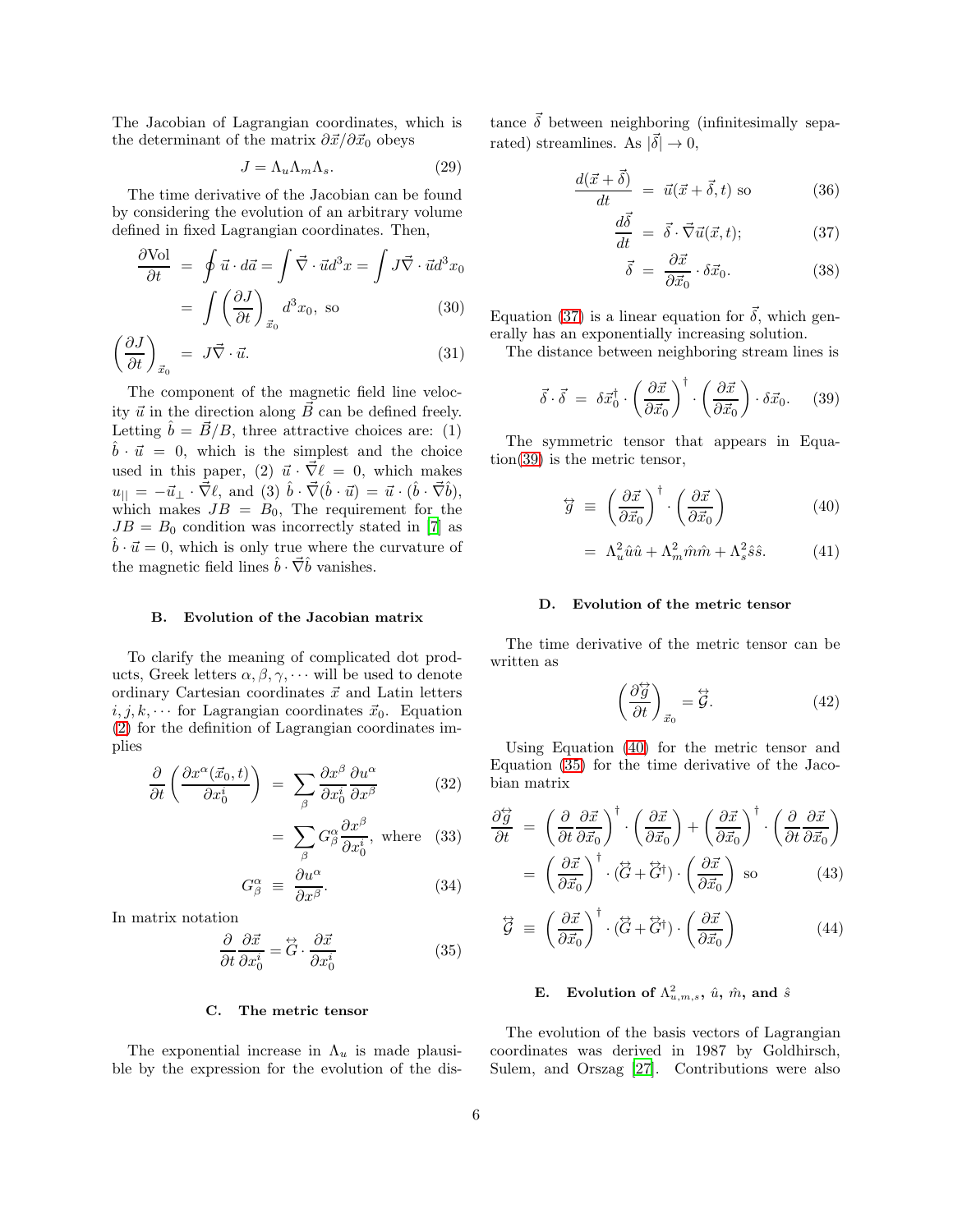made by Tang and Boozer [\[28,](#page-15-18) [29](#page-15-19)], by Thiffeault [\[31\]](#page-15-20), and by Theffeault and Boozer [\[32\]](#page-15-21). These techniques were applied to the evolution of the magnetic field in a dynamo in 2000 by Tang and Boozer [\[30](#page-15-22)] and in 2003 by Thiffeault and Boozer [\[32\]](#page-15-21).

To determine the time dependence of the  $\hat{u}$  basis vector holding Lagrangian coordinates constant, calculate

<span id="page-6-0"></span>
$$
\frac{\partial \overleftrightarrow{g} \cdot \hat{u}}{\partial t} = \overleftrightarrow{\mathcal{G}} \cdot \hat{u} + \overleftrightarrow{g} \cdot \frac{\partial \hat{u}}{\partial t}.
$$
 (45)

Using Equation [\(41\)](#page-5-2) for  $\overleftrightarrow{g}$  expanded in its basis vectors,

$$
\frac{\partial \overleftrightarrow{g} \cdot \hat{u}}{\partial t} = \frac{\partial \Lambda_u^2}{\partial t} \hat{u} + \Lambda_u^2 \frac{\partial \hat{u}}{\partial t}.
$$
 (46)

Since  $\hat{u} \cdot \hat{u} = 1$ ,  $\hat{u} \cdot \partial \hat{u}/\partial t = 0$ , the dot products of the unit vectors  $\hat{u}$ ,  $\hat{m}$ , and  $\hat{s}$  with Equation [\(45\)](#page-6-0) imply

<span id="page-6-1"></span>
$$
\left(\frac{\partial \Lambda_u^2}{\partial t}\right)_{\vec{x}_0} = \hat{u} \cdot \vec{\mathcal{G}} \cdot \hat{u}
$$

$$
= \Lambda_u^2 \hat{U} \cdot (\vec{G} + \vec{G}^{\dagger}) \cdot \hat{U}; \qquad (47)
$$

$$
\left(\frac{\partial \hat{u}}{\partial t}\right) = \frac{1}{\left(\hat{u} + \vec{G}^{\dagger}\right) \cdot \hat{u} + \frac{\partial \hat{u}}{\partial t}\right)}
$$

$$
\hat{m} \cdot \left(\frac{\partial \hat{u}}{\partial t}\right)_{\vec{x}_0} = \frac{1}{\Lambda_u^2} \left(\hat{m} \cdot \dot{\vec{G}} \cdot \hat{u} + \Lambda_m^2 \hat{m} \cdot \frac{\partial \hat{u}}{\partial t}\right)
$$

$$
= \frac{\hat{m} \cdot \dot{\vec{G}} \cdot \hat{u}}{\Lambda_u^2 - \Lambda_m^2}
$$

$$
= \frac{\hat{M} \cdot (\dot{\vec{G}} + \dot{\vec{G}}^{\dagger}) \cdot \hat{U}}{\frac{\Lambda_u}{\Lambda_m} - \frac{\Lambda_m}{\Lambda_u}};
$$
(48)

$$
\hat{s} \cdot \left(\frac{\partial \hat{u}}{\partial t}\right)_{\vec{x}_0} = \frac{\hat{S} \cdot (\stackrel{\leftrightarrow}{G} + \stackrel{\leftrightarrow}{G}^{\dagger}) \cdot \hat{U}}{\frac{\Lambda_u}{\Lambda_s} - \frac{\Lambda_s}{\Lambda_u}}
$$
(49)

When the dot products of  $\overleftrightarrow{G} + \overleftrightarrow{G}^{\dagger}$  are not increasing as rapidly as  $\Lambda_u$  or  $1/\Lambda_s$ , the unit vector  $\hat{u}$  has no further evolution once  $\Lambda_u >> \Lambda_m >> \Lambda_s$ . An exponential increase in the  $\overleftrightarrow{G} + \overleftrightarrow{G}^{\dagger}$  dot products requires an exponential increase in  $|\vec{\nabla} \vec{u}|^2 \equiv \sum_{\alpha\beta} (\partial u^\alpha/\partial x^\beta)^2$ .

The evolution of  $\hat{m}$  and  $\hat{s}$  can be found by appropriate changes in the letters that appear in the formula for the evolution of  $\hat{u}$ . For example,

$$
\hat{s} \cdot \left(\frac{\partial \hat{m}}{\partial t}\right)_{\vec{x}_0} = \frac{\hat{S} \cdot (\stackrel{\leftrightarrow}{G} + \stackrel{\leftrightarrow}{G}^{\dagger}) \cdot \hat{M}}{\frac{\Lambda_m}{\Lambda_s} - \frac{\Lambda_s}{\Lambda_m}}
$$
(50)

The orthogonality of the unit vectors,  $\hat{u} \cdot \hat{m} = 0$ implies  $\hat{u} \cdot \partial \hat{m}/\partial t = -\hat{m} \cdot \partial \hat{u}/\partial t$ 

The evolution of the large singular value,  $\Lambda_u$  is determined by Equation [\(47\)](#page-6-1). The properties of this evolution can be understood by noting that  $\overleftrightarrow{G} + \overleftrightarrow{G}$ <sup>†</sup>

is a Hermitian matrix so it can be diagonalized with real eigenvalues,

$$
\frac{\ddot{G} + \ddot{G}^{\dagger}}{2} = \dot{Z} \cdot \begin{pmatrix} \nu_{+} & 0 & 0 \\ 0 & \nu_{0} & 0 \\ 0 & 0 & \nu_{-} \end{pmatrix} \cdot \dot{Z}^{\dagger} \tag{51}
$$

$$
= \hat{Z}_{+} \nu_{+} \hat{Z}_{+} + \hat{Z}_{0} \nu_{0} \hat{Z}_{0} + \hat{Z}_{-} \nu_{-} \hat{Z}_{-} (52)
$$

since  $\overleftrightarrow{Z}$  is an orthogonal matrix. The three eigenvalues are are rates, with units of one over time, and ordered so  $\nu_+ \geq \nu_0 \geq \nu_-$ . For a divergence-free flow they must sum to zero,  $\nu_+ + \nu_0 + \nu_- = 0$ .

The unit vector  $\hat{U}$  rotates, Section [III F,](#page-6-2) in such a way to come into alignment with  $Z_{+}$ ; at any instant

$$
\hat{U} = \cos\theta \hat{Z}_{+} + \sin\theta \cos\varphi \hat{Z}_{0} + \sin\theta \sin\varphi \hat{Z}_{-};
$$
 (53)

$$
\left(\frac{\partial \ln \Lambda_u}{\partial t}\right)_{\vec{x}_0} = \nu_+ \cos^2 \theta + \nu_0 \sin^2 \theta \cos^2 \varphi
$$

$$
+ \nu_- \sin^2 \theta \sin^2 \varphi
$$

$$
= \nu_{ef}(\vec{x}_0, t), \qquad (54)
$$

where the effective rate of growth of  $\ln \Lambda_u$  satisfies  $\nu_{ef} \leq \nu_{+}$ . The infinite time Lyapunov exponent is defined as

$$
\lambda_{\infty}(\vec{x}_0) \equiv \lim_{T \to \infty} \frac{\int_0^T \nu_{\epsilon f} dt}{T}.
$$
 (55)

Let  $\nu_{ef} = \lambda_{\infty} + \tilde{\nu}_{ef}$ , then when  $\int_0^{\infty} \tilde{\nu}_{ef} dt = \ln A$  the largest singular value has the form

<span id="page-6-3"></span>
$$
\Lambda_u = A(\vec{x}_0) e^{\lambda_\infty t}.\tag{56}
$$

This form is equivalent to Equation (1.11) of Goldhirsch et al [\[27](#page-15-17)] though other forms are possible in which the amplitude  $A$  has a sufficiently weak time dependences that  $(\ln A)/t$  goes to zero as t goes to infinity. Reference [\[28\]](#page-15-18) has a detailed discussion of these issues for two-dimensional divergence-free flows.

# <span id="page-6-2"></span>**F.** Evolution of  $\hat{U}$ ,  $\hat{M}$ , and  $\hat{S}$

Equation [\(35\)](#page-5-3) for the time derivative of the Jacobian matrix can be used with Equation [\(26\)](#page-4-1), which gives the representation of the Jacobian matrix, to obtain the time derivatives of the  $\hat{U}$ ,  $\hat{M}$ , and  $\hat{S}$  unit vectors. Taking the time derivatives with fixed Lagrangian coordinates,

$$
\frac{\partial}{\partial t} \frac{\partial \vec{x}}{\partial \vec{x}_0} = \frac{\partial \Lambda_u \hat{U}}{\partial t} \hat{u} + \Lambda_u \hat{U} \frac{\partial \hat{u}}{\partial t}
$$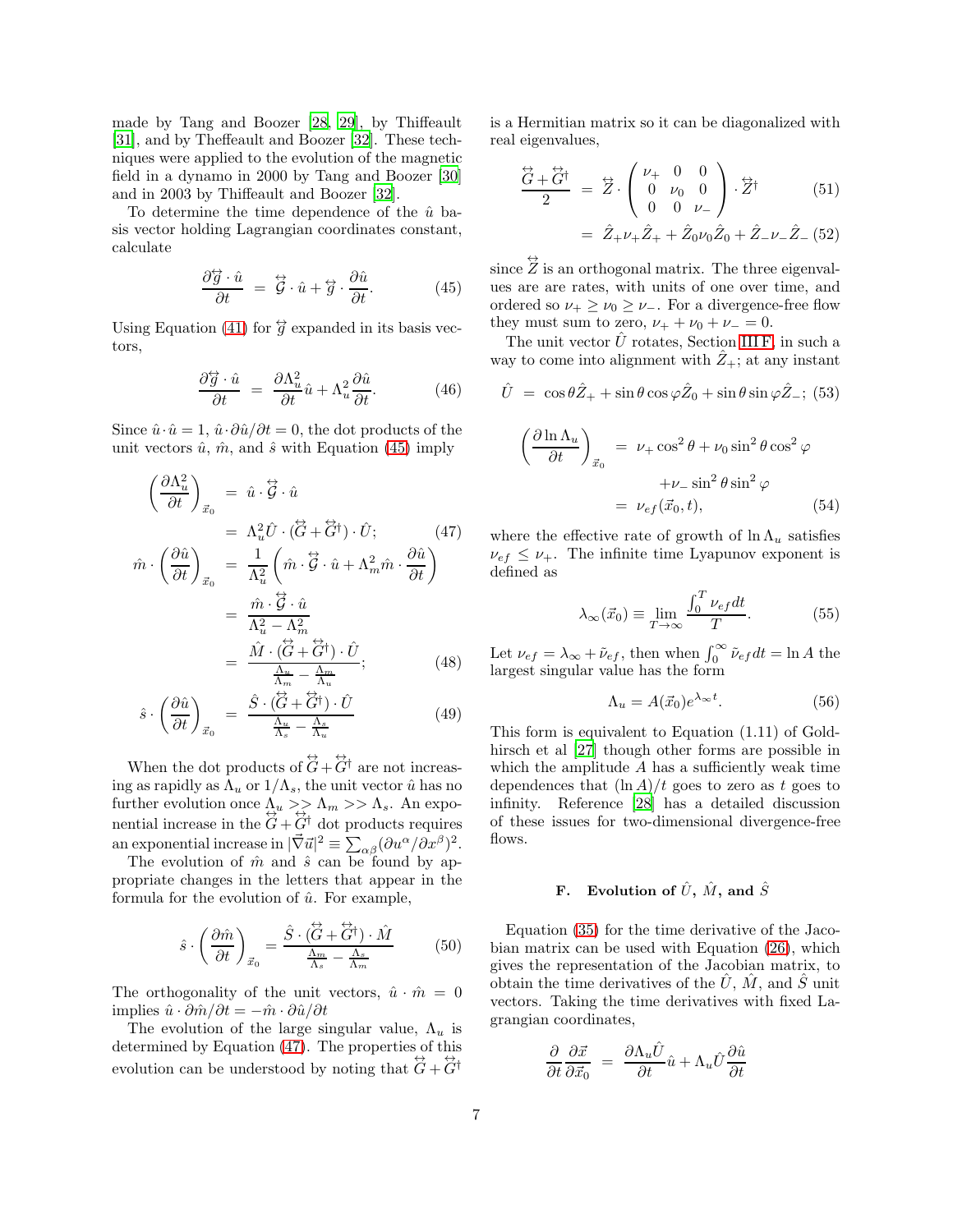$$
+\frac{\partial \Lambda_m \hat{M}}{\partial t} \hat{m} + \Lambda_m \hat{M} \frac{\partial \hat{m}}{\partial t} + \frac{\partial \Lambda_s \hat{S}}{\partial t} \hat{s} + \Lambda_s \hat{S} \frac{\partial \hat{s}}{\partial t}.
$$
 (57)

The time derivative of the Jacobian matrix can also be written as

$$
\frac{\partial}{\partial t} \frac{\partial \vec{x}}{\partial \vec{x}_0} = \vec{G} \cdot \frac{\partial \vec{x}}{\partial \vec{x}_0} \qquad (58)
$$

$$
= (\vec{G} \cdot \hat{U}) \Lambda_u \hat{u} + (\vec{G} \cdot \hat{M}) \Lambda_m \hat{m} \qquad (59)
$$

Dotting on the left with  $\hat{M}$  and on the right with  $\hat{u}$ gives

$$
\Lambda_u \hat{M} \cdot \left(\frac{\partial \hat{U}}{\partial t}\right)_{\vec{x}_0} + \Lambda_m \hat{u} \cdot \left(\frac{\partial \hat{m}}{\partial t}\right)_{\vec{x}_0} = \Lambda_u \hat{M} \cdot \hat{G} \cdot \hat{U}. \tag{60}
$$

Equation [\(48\)](#page-6-1) for  $\hat{m} \cdot \partial \hat{u}/\partial t = -\hat{u} \cdot \partial \hat{m}/\partial t$ , then implies

$$
\hat{M} \cdot \left(\frac{\partial \hat{U}}{\partial t}\right)_{\vec{x}_0} = \frac{\hat{M} \cdot \overleftrightarrow{G} \cdot \hat{U} + \frac{\Lambda_m^2}{\Lambda_u^2} \hat{M} \cdot \overleftrightarrow{G}^{\dagger} \cdot \hat{U}}{1 - \frac{\Lambda_m^2}{\Lambda_u^2}}.
$$
 (61)

When  $\Lambda_u >> \Lambda_m$ ,  $\hat{M} \cdot (\partial \vec{U}/\partial t) = \hat{M} \cdot \hat{\vec{G}} \cdot \hat{U}$ , which implies  $\hat{U}$  has a continual rotational evolution.

# <span id="page-7-0"></span>IV. EVOLUTION OF THE MAGNETIC FIELD

Equation [\(1\)](#page-0-0) for the ideal evolution of a magnetic field can be solved solved using Lagrangian coordinates, Equation [\(2\)](#page-0-1),

<span id="page-7-2"></span>
$$
\vec{B}(\vec{x},t) = \frac{1}{J} \frac{\partial \vec{x}}{\partial \vec{x}_0} \cdot \vec{B}_0(\vec{x}_0).
$$
 (62)

 $J$  is the Jacobian of Lagragian coordinates, which is the determinant of the matrix  $\partial \vec{x}/\partial \vec{x}_0$ . Equation [\(62\)](#page-7-2) has a long history, which was reviewed by Stern [\[33](#page-15-23)] in 1966, its importance was recognized in the 2017 review of magnetic reconnection by Zweibel and Yamada [\[13\]](#page-15-5), and a derivation was given in [\[7\]](#page-15-14).

A related proof of Equation [\(62\)](#page-7-2) is given here for completeness. The equation  $(\partial \vec{B}/\partial t)_{\vec{x}} = \nabla \times (\vec{u} \times \vec{B})$ implies  $(\partial \vec{B}/\partial t)_{\vec{x}} = -\vec{B}\vec{\nabla} \cdot \vec{u} + \vec{B} \cdot \vec{\nabla}\vec{u} - \vec{u} \cdot \vec{\nabla}\vec{B}$ . Equation [\(31\)](#page-5-4), which is  $(\partial J/\partial t)_{\vec{x}_0} = J\vec{\nabla} \cdot \vec{u}$ , and the equation  $(\partial \vec{B}/\partial t)_{\vec{x}_0} = (\partial \vec{B}/\partial t)_{\vec{x}} + \vec{u} \cdot \vec{\nabla} \vec{B}$ , imply  $(\partial (J\vec{B})/\partial t)_{\vec{x}_0} = J\vec{B} \cdot \vec{\nabla} \vec{u}$ . Equation [\(62\)](#page-7-2) is valid if

$$
\vec{B} \cdot \vec{\nabla} \vec{u} = \frac{\partial}{\partial t} \frac{\partial \vec{x}}{\partial \vec{x}_0} \cdot \vec{B}_0(\vec{x}_0)
$$
(63)

$$
= \left(\frac{\partial \vec{x}}{\partial \vec{x}_0} \cdot \vec{B}_0\right) \cdot \vec{\nabla} \vec{u} \tag{64}
$$

which can be shown to hold using Equation [\(32\)](#page-5-5).

When the magnetic field evolves ideally, Equation [\(1\)](#page-0-0), the magnetic field  $\vec{B}(\vec{x}, t)$  at any time t is given by Equation [\(62\)](#page-7-2). This expression for  $\vec{B}(\vec{x}, t)$  depends on the initial magnetic field  $\vec{B}_0(\vec{x}_0)$  and the Jacobian matrix  $\overleftrightarrow{J} = \partial \overrightarrow{x}/\partial \overrightarrow{x_0}$  of Lagrangian coordinates, Equation [\(2\)](#page-0-1).

Equation [\(62\)](#page-7-2) for  $\vec{B}(\vec{x}, t)$  and Equation [\(26\)](#page-4-1) imply

<span id="page-7-3"></span>
$$
\vec{B} = \frac{\hat{u} \cdot \vec{B}_0}{\Lambda_m \Lambda_s} \hat{U} + \frac{\hat{m} \cdot \vec{B}_0}{\Lambda_u \Lambda_s} \hat{M} + \frac{\hat{s} \cdot \vec{B}_0}{\Lambda_u \Lambda_m} \hat{S}.
$$
 (65)

The expression for  $\vec{B}$  of Equation [\(65\)](#page-7-3) can be dotted with itself to obtain the square of the magnetic field strength,

<span id="page-7-4"></span>
$$
B^{2} = \left(\frac{\hat{u} \cdot \vec{B}_{0}}{\Lambda_{m} \Lambda_{s}}\right)^{2} + \left(\frac{\hat{m} \cdot \vec{B}_{0}}{\Lambda_{u} \Lambda_{s}}\right)^{2} + \left(\frac{\hat{s} \cdot \vec{B}_{0}}{\Lambda_{u} \Lambda_{m}}\right). (66)
$$

The three terms in Equation [\(66\)](#page-7-4) for  $B^2$  have fundamentally different time dependencies as  $\Lambda_u$  goes to infinity and  $\Lambda_s$  goes to zero exponentially. The term in  $B^2$  proportional to  $(\hat{u} \cdot \vec{B}_0)^2$  goes to infinity, the term proportional to  $(\hat{s} \cdot \vec{B}_0)^2$  goes to zero exponentially, while the term proportional to  $(\hat{m} \cdot \vec{B}_0)^2$ changes only moderately. The term proportional to  $(\hat{u} \cdot \vec{B}_0)^2$  is important in dynamo theory [\[30,](#page-15-22) [32\]](#page-15-21), but as a system evolves toward a rapidly reconnecting state, an exponentially large increase in the magnetic field strength is not expected. During the period in which  $\hat{u}(\vec{x}_0, t)$  relaxes to its steady-state value, Section [III E,](#page-5-6)  $\hat{u}$  must rotate to a direction orthogonal to  $\vec{B}_0$ , which implies  $\hat{u} \cdot \vec{B}_0 \to 0$ .

# <span id="page-7-1"></span>V. EVOLUTION OF THE CURRENT DENSITY AND THE LORENTZ FORCE

#### A. The current density

The expanded form for the magnetic field, Equa-tion [\(65\)](#page-7-3), allows the current density,  $\vec{j} = \vec{\nabla} \times \vec{B}/\mu_0$ , to be determined using the mathematics of general coordinate systems. Unfortunately, these mathematical methods are not known by most plasma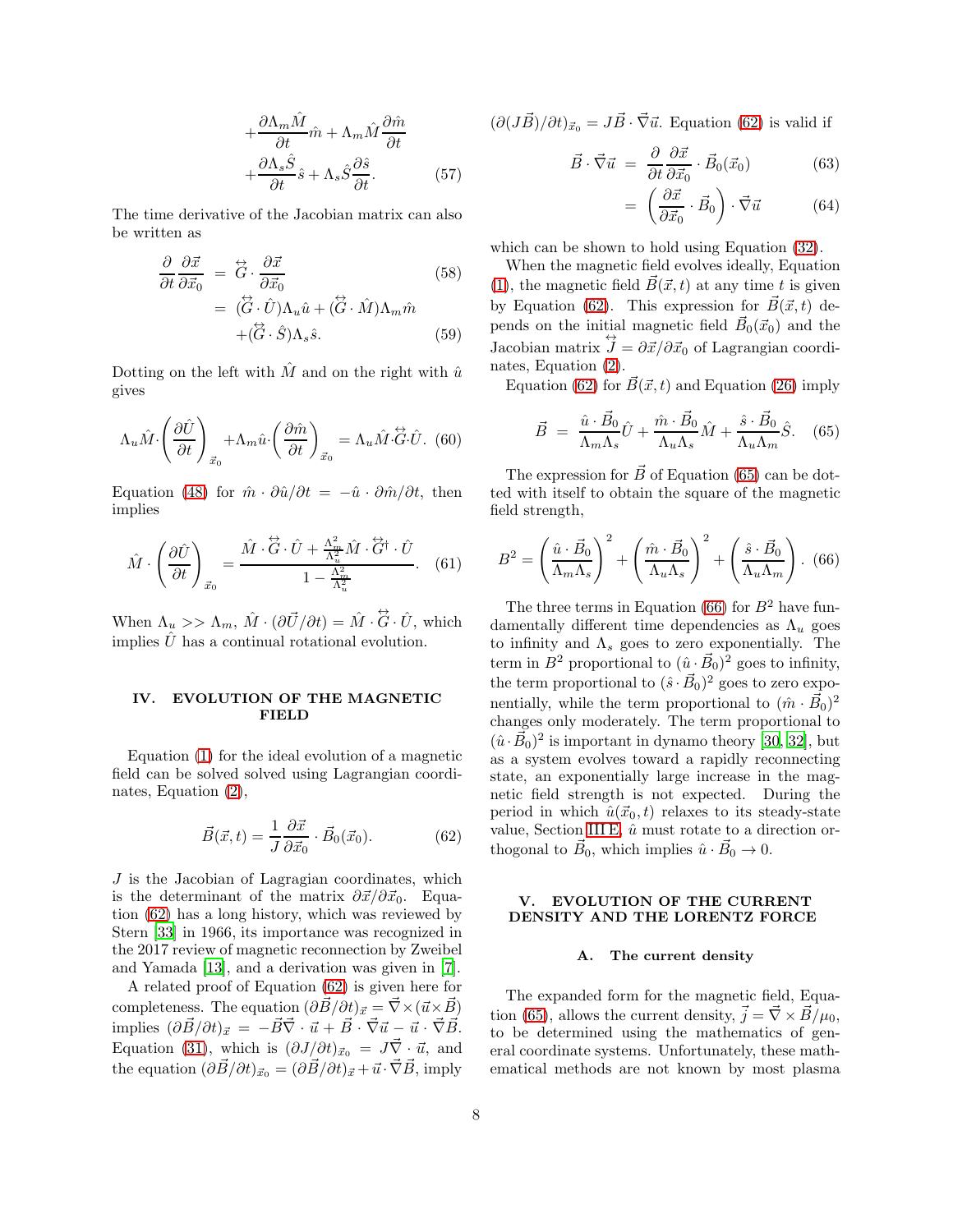physicists, but a two-page derivation is given in the appendix to [\[34](#page-15-24)].

While applying the method of general coordinates to Lagrangian coordinates,  $\vec{x}(\vec{x}_0, t)$ , the standard convention of using superscripts will be used to number the coordinates. As before, the three Lagrangian coordinates will be denoted using Latin superscripts  $x_0^i$  and the three coordinates in ordinary Cartesian space will be denoted using Greek superscripts  $x^{\alpha}$ . The Jacobian matrix  $\overleftrightarrow{J} \equiv \frac{\partial \vec{x}}{\partial \vec{x}}$  has components  $J_i^{\alpha}$ , the metric tensor of Lagrangian coordinates,  $\overleftrightarrow{g} \equiv \overleftrightarrow{J}^{\dagger} \cdot \overleftrightarrow{J}$  has components  $g_{ij}$ , and the metric tensor of ordinary cartesian coordinates is the unit tensor  $\overleftrightarrow{1}$ , which has the Kronecker delta function,  $\delta_{\alpha\beta}$ , as components. With these conventions, dot products are always sums over one superscript and one subscript of the same type, Latin or Greek.

The curl of the magnetic field, when calculated using Lagrangian coordinates, is

$$
\vec{\nabla} \times \vec{B} = \frac{1}{J} \sum_{ijk} \epsilon^{ijk} \frac{\partial \mathcal{B}_j}{\partial x_0^i} \frac{\partial \vec{x}}{\partial x_0^k}, \tag{67}
$$

where  $\epsilon^{ijk}$  is the fully anti-symmetric tensor:  $\epsilon^{123}$  = 1 as are  $\epsilon^{312} = 1$  and  $\epsilon^{231} = 1$ , which are even permutations of the indices. The other three permutations are negative, such as  $\epsilon^{213} = -1$ . When two indices are identical  $\epsilon^{ijk}$  is zero.

The  $\mathcal{B}_j$  are coefficients of the covariant representation of the magnetic field,  $\vec{B} = \sum_j \mathcal{B}_j \vec{\nabla} x_0^j$ . When  $\vec{B}$  is known in covariant form, the curl can be simply calculated. The coefficients  $\mathcal{B}_i$  can be obtained using the orthogonality relations,

$$
\frac{\partial \vec{x}}{\partial x_0^i} \cdot \vec{\nabla} x_0^j = \delta_i^j,\tag{68}
$$

which follows from the chain rule. The expanded form of  $\vec{B}$ , Equation [\(65\)](#page-7-3) implies

$$
\mathcal{B}_j = \vec{B} \cdot \frac{\partial \vec{x}}{\partial x_0^j} \tag{69}
$$

$$
= \frac{\Lambda_u \hat{u} \cdot \vec{B_0}}{\Lambda_m \Lambda_s} \hat{u}_j + \frac{\Lambda_m \hat{m} \cdot \vec{B_0}}{\Lambda_u \Lambda_s} \hat{m}_j
$$

$$
+ \frac{\Lambda_s \hat{s} \cdot \vec{B_0}}{\Lambda_u \Lambda_m} \hat{s}_j \tag{70}
$$

$$
= h_u \hat{u}_j + h_m \hat{m}_j + h_s \hat{s}_j, \text{ where } (71)
$$

$$
h_m \equiv \frac{\Lambda_m \hat{m} \cdot \vec{B_0}}{\Lambda_u \Lambda_s} \text{ etc.}
$$
 (72)

Let  $\hat{e}$  be any of the three eigenvectors, then the contribution of the  $\hat{e} \cdot \vec{B_0}$  component of the magnetic field to the current density can be calculated using the representation of the Jacobian matrix expanded in the the left and right eigenvectors of the singular value decomposition, Equation [\(26\)](#page-4-1). The current density is

<span id="page-8-0"></span>
$$
\vec{j} = \frac{\hat{u} \cdot \vec{\nabla} \times (h_e \hat{e})}{\mu_0 \Lambda_m \Lambda_s} \hat{U} + \frac{\hat{m} \cdot \vec{\nabla} \times (h_e \hat{e})}{\mu_0 \Lambda_u \Lambda_s} \hat{M} + \frac{\hat{s} \cdot \vec{\nabla} \times (h_e \hat{e})}{\mu_0 \Lambda_u \Lambda_m} \hat{S}.
$$
\n(73)

#### B. The Lorentz force

The force exerted on the plasma, the Lorentz force, can be calculated by crossing the expression for the current density, Equation [\(73\)](#page-8-0), with Equation [\(65\)](#page-7-3) for the magnetic field. When the magnetic field strength does not increase exponentially with time, only the  $\hat{m} \cdot \vec{B}_0$  term remains non-zero, and the Lorentz force is

$$
\vec{f}_L \equiv \vec{j} \times \vec{B} \qquad (74)
$$
\n
$$
= \frac{\hat{u} \cdot \vec{\nabla}_0 \times (h_m \hat{m})}{\mu_0 \Lambda_m \Lambda_s} \frac{\hat{m} \cdot \vec{B}_0}{\Lambda_u \Lambda_s} \hat{S}
$$
\n
$$
- \frac{\hat{s} \cdot \vec{\nabla}_0 \times (h_m \hat{m})}{\mu_0 \Lambda_u \Lambda_m} \frac{\hat{m} \cdot \vec{B}_0}{\Lambda_u \Lambda_s} \hat{U}, \qquad (75)
$$

where  $\hat{U} \times \hat{M} = \hat{S}$  and  $\hat{S} \times \hat{M} = -\hat{U}$ . The term

$$
\hat{u} \cdot \vec{\nabla} \times (h_m \hat{m}) = \frac{\Lambda_m \hat{m} \cdot \vec{B_0}}{\Lambda_u \Lambda_s} \hat{u} \cdot \vec{\nabla}_0 \times \hat{m} \n- \hat{s} \cdot \vec{\nabla}_0 \left( \frac{\Lambda_m \hat{m} \cdot \vec{B_0}}{\Lambda_u \Lambda_s} \right), \quad (76)
$$

since  $\hat{u} \times \hat{m} = \hat{s}$ . The definition of  $\hat{u} \cdot (\vec{\nabla}_0 \times \hat{m})$  is

$$
\hat{u} \cdot (\vec{\nabla}_0 \times \hat{m}) \equiv \sum_{ijk} \epsilon^{ijk} \hat{u}_i \frac{\partial \hat{m}_k}{\partial x_o^j}.
$$
 (77)

The term

$$
\hat{s} \cdot \vec{\nabla}_0 \times (h_m \hat{m}) = \frac{\Lambda_m \hat{m} \cdot \vec{B}_0}{\Lambda_u \Lambda_s} \hat{s} \cdot \vec{\nabla}_0 \times \hat{m} + \hat{u} \cdot \vec{\nabla}_0 \left( \frac{\Lambda_m \hat{m} \cdot \vec{B}_0}{\Lambda_u \Lambda_s} \right), \quad (78)
$$

The largest term in the Lorentz force is

$$
(\vec{f}_L)_{largest} = \frac{(\hat{m} \cdot \vec{B}_0)\hat{u} \cdot \vec{\nabla}_0 \times (h_m \hat{m})}{\mu_0 \Lambda_u \Lambda_m \Lambda_s} \frac{\hat{S}}{\Lambda_s}, (79)
$$

which predicts an exponentially large force as  $t \to \infty$ unless  $\hat{u} \cdot \vec{\nabla}_0 \times (h_m \hat{m})$  relaxes exponentially rapidly to zero.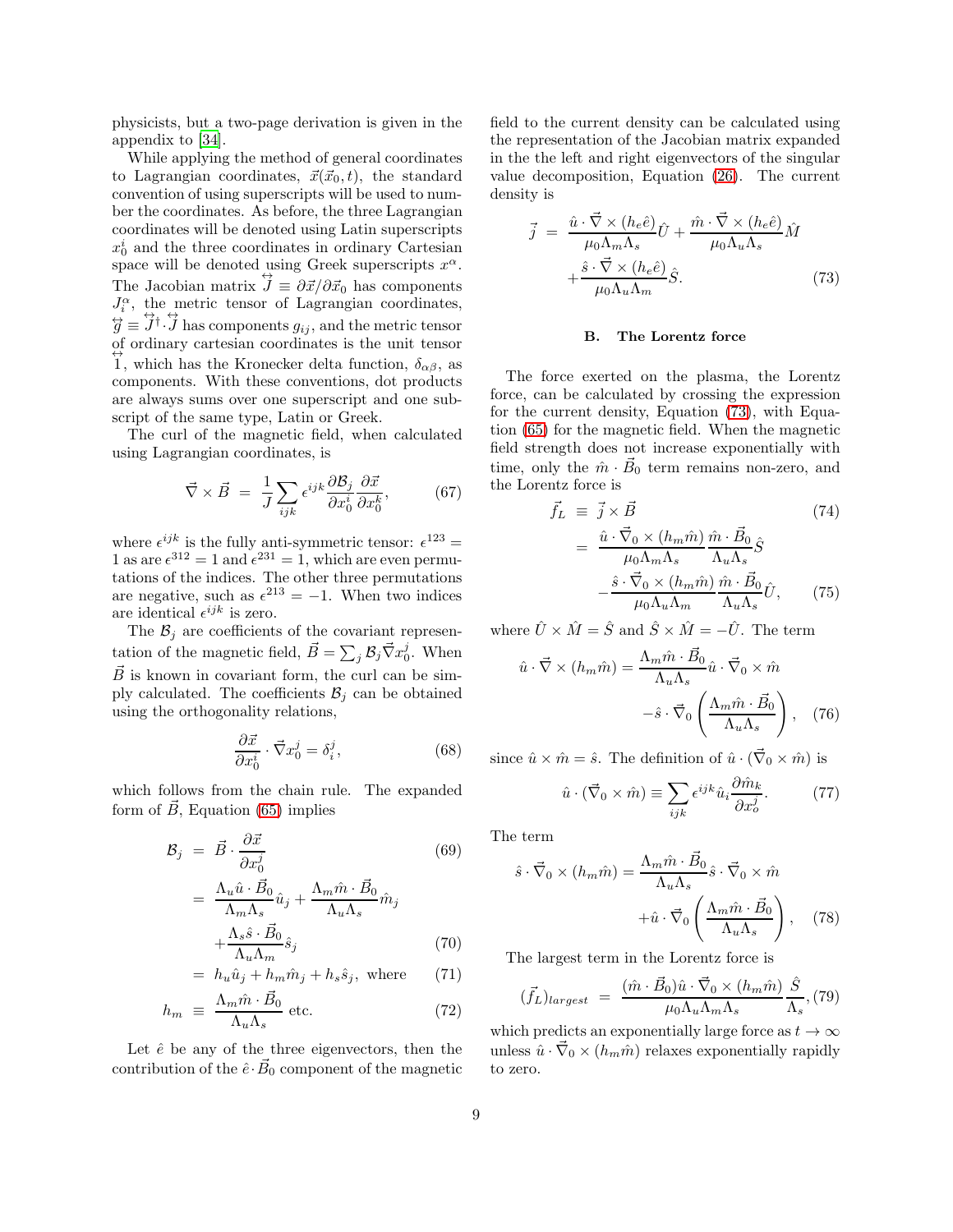### C. The parallel current density

The parallel current is given by

<span id="page-9-1"></span>
$$
\mu_0 \vec{j} \cdot \vec{B} = \left(\frac{\Lambda_m}{\Lambda_u \Lambda_s} \hat{m} \cdot \vec{B}_0\right)^2 \hat{m} \cdot (\vec{\nabla}_0 \times \hat{m}); (80)
$$

$$
\frac{\mu_0 \vec{j} \cdot \vec{B}}{B^2} = \Lambda_m^2 \hat{m} \cdot (\vec{\nabla}_0 \times \hat{m}).
$$
(81)

As shown in Section [III E,](#page-5-6) the quantity  $\hat{m} \cdot (\vec{\nabla}_0 \times \hat{m})$ quickly becomes time independent unless  $|\vec{\nabla} \vec{u}|$  scales as  $\Lambda_u/\Lambda_m$  or  $\Lambda_m/\Lambda_s$ . The middle singular value  $\Lambda_m$  changes slowly with respect to time in comparison to the exponential dependences of  $\Lambda_u$  and  $1/\Lambda_s$ . As shown in Section [VI B,](#page-10-1) the separation between neighboring magnetic field lines is proportional to the variation in  $\Lambda_u(\vec{x}_0, t)$  along a given magnetic field line,  $d\vec{x}_0/d\ell = \hat{m}(\vec{x}_0)$  at a fixed time t.

## D. The gradient of  $j_{||}/B$

Equation [\(81\)](#page-9-1) gives an expression for  $j_{\parallel}/B$  as a function of  $\vec{x}_0$  at fixed time. Before calculating the gradient of  $j_{\parallel}/B$ , the gradient of an arbitrary function  $f(\vec{x}_0)$  will be obtained;

<span id="page-9-2"></span>
$$
\vec{\nabla}f = \left(\frac{\partial \vec{x}_0}{\partial \vec{x}}\right)^{\dagger} \cdot \frac{\partial f}{\partial \vec{x}_0}, \text{ where } (82)
$$

$$
\left(\frac{\partial \vec{x}_0}{\partial \vec{x}}\right)^{\dagger} = \frac{\hat{U}\hat{u}}{\Lambda_u} + \frac{\hat{M}\hat{m}}{\Lambda_m} + \frac{\hat{S}\hat{s}}{\Lambda_s}, \text{ so}
$$
 (83)

$$
\vec{\nabla}f = \hat{U}\frac{\hat{u}\cdot\vec{\nabla}_0f}{\Lambda_u} + \hat{M}\frac{\hat{m}\cdot\vec{\nabla}_0f}{\Lambda_m} + \hat{S}\frac{\hat{s}\cdot\vec{\nabla}_0f}{\Lambda_s},\ (84)
$$

where  $\vec{\nabla}_0 f \equiv \partial f / \partial \vec{x}_0$ .

The implication is that the gradient of  $j_{\parallel}/B$  is exponentially large in the  $\ddot{S}$  direction and exponentially larger than the gradients in the other two directions. Regions of enhanced  $j_{\parallel}/B$  are very narrow in the  $\ddot{S}$  direction. The gradient in the  $\ddot{U}$  direction is exponentially small, so regions of enhanced  $j_{\parallel}/B$  are very extended in that direction. Both the  $\hat{S}$  and the  $\hat{U}$  directions are orthogonal to the magnetic field, which is in the  $\hat{M}$  direction.

#### <span id="page-9-0"></span>VI. MAGNETIC FIELD LINES

Appendix [A](#page-12-0) is a direct calculation of the change in the magnetic field produced by non-ideal effects when this change is small. What is found is that this change is to lowest order a change in the direction of the magnetic field,  $\hat{b} \approx \hat{b}_I + \vec{b}_{ni}$ , where  $\hat{b}_I$  is the direction of the magnetic field would have had if the evolution had been ideal. Equation [\(A20\)](#page-13-0) for  $\vec{b}_{ni}$ shows the change in direction is proportional to nonideal part of the electric field times the exponentially large coefficient  $\Lambda_u$ .

This section shows that an ideal evolution generally leads to an exponentially increasing separation of neighboring field lines with distance along the lines. This exponentiation in the separation leads to exponential sensitivity to non-ideal effects.

The separation of neighboring magnetic field lines can be determined using the Clebsch potentials  $\alpha$ and  $\beta$ , Section [II B,](#page-4-2) which have constant values along a magnetic field line,  $\vec{B} \cdot \vec{\nabla} \alpha = B \partial \alpha / \partial \ell = 0$  and  $\vec{B} \cdot \vec{\nabla} \alpha = B \partial \alpha / \partial \ell = 0$  $\vec{\nabla}\beta = B\partial\beta/\partial \ell = 0$ . The Clebsch potentials can be determined from the starting points of magnetic field lines calculated at a fixed time. The starting points should be on a surface that is nowhere tangential to  $\vec{B}$ .

As discussed in Section [II B,](#page-4-2) the equation for the ideal evolution of a magnetic field is satisfied when the Clebsch potentials are functions of the Lagrangian coordinates  $\vec{x}_0$ ,  $\alpha(\vec{x}_0)$  and  $\beta(\vec{x}_0)$ .

#### A. The gradients of the Clebsch potentials

The gradients of the Clebsch potentials can be calculated using Equation [\(84\)](#page-9-2) for the gradient in ordinary space of a function known in Lagrangian coordinates.

$$
\vec{\nabla}\alpha = (\hat{u} \cdot \vec{\nabla}_0 \alpha) \frac{\hat{U}}{\Lambda_u} + (\hat{m} \cdot \vec{\nabla}_0 \alpha) \frac{\hat{M}}{\Lambda_m} \n+ (\hat{s} \cdot \vec{\nabla}_0 \alpha) \frac{\hat{S}}{\Lambda_s}, \text{ and}
$$
\n(85)

$$
\vec{\nabla}\beta = (\hat{u} \cdot \vec{\nabla}_0 \beta) \frac{\partial}{\Lambda_u} + (\hat{m} \cdot \vec{\nabla}_0 \beta) \frac{M}{\Lambda_m} + (\hat{s} \cdot \vec{\nabla}_0 \beta) \frac{\hat{S}}{\Lambda_s}
$$
(86)

The initial magnetic field is  $\vec{B}_0 = \vec{\nabla}_0 \alpha \times \vec{\nabla}_0 \beta$ . Since

$$
\vec{\nabla}_0 \alpha = \hat{u}(\hat{u} \cdot \vec{\nabla}_0 \alpha) + \hat{m}(\hat{m} \cdot \vec{\nabla}_0 \alpha) + \hat{s}(\hat{s} \cdot \vec{\nabla}_0 \alpha), \tag{87}
$$

$$
\hat{u} \cdot \vec{B}_0 = (\hat{m} \cdot \vec{\nabla}_0 \alpha)(\hat{s} \cdot \vec{\nabla}_0 \beta)
$$

$$
-(\hat{m} \cdot \vec{\nabla}_0 \beta)(\hat{s} \cdot \vec{\nabla}_0 \alpha); \qquad (88)
$$

$$
\hat{m} \cdot \vec{B}_0 = (\hat{s} \cdot \vec{\nabla}_0 \alpha)(\hat{u} \cdot \vec{\nabla}_0 \beta)
$$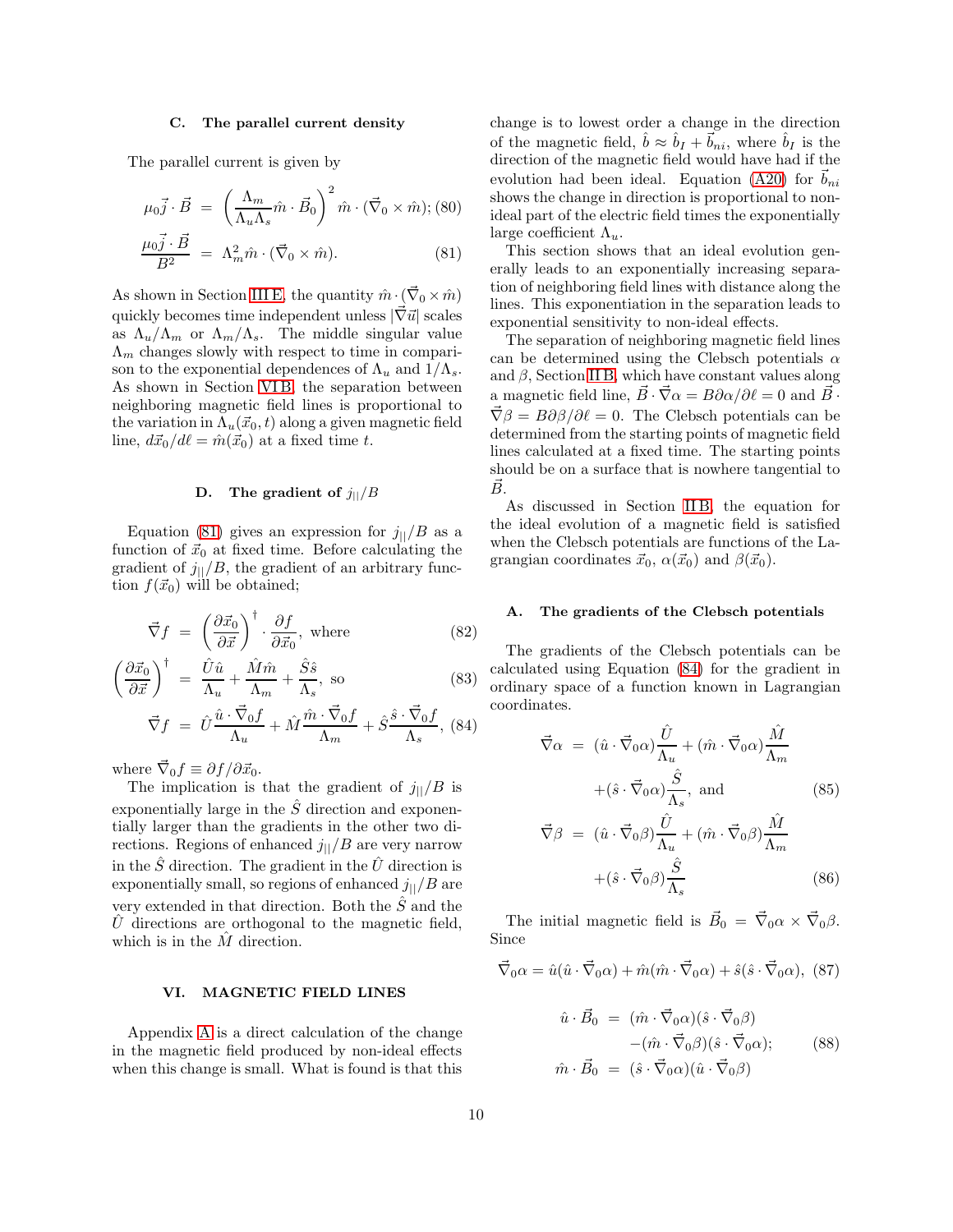$$
-(\hat{s} \cdot \vec{\nabla}_0 \beta)(\hat{u} \cdot \vec{\nabla}_0 \alpha); \qquad (89)
$$

$$
\hat{s} \cdot \vec{B}_0 = (\hat{u} \cdot \vec{\nabla} \alpha)(\hat{m} \cdot \vec{\nabla}_0 \beta)
$$

$$
-(\hat{u} \cdot \vec{\nabla}_0 \beta)(\hat{m} \cdot \vec{\nabla}_0 \alpha), \qquad (90)
$$

which implies  $\vec{B} = \vec{\nabla}\alpha \times \vec{\nabla}\beta$  reproduces Equation [\(66\)](#page-7-4) for the expanded form for  $\vec{B}$ .

#### <span id="page-10-1"></span>B. Distance between magnetic field lines

Integrations along the field lines of the initial magnetic field,  $\vec{B}_0(\vec{x}_0) = \vec{\nabla}_0 \alpha \times \vec{\nabla}_0 \beta$ , can be used to determine the functions  $\alpha(\vec{x}_0)$  and  $\beta(\vec{x}_0)$ .

Equation [\(84\)](#page-9-2) implies the spatial derivatives in ordinary space of  $\alpha$  are

$$
\hat{U} \cdot \vec{\nabla}\alpha = \frac{\hat{u} \cdot \vec{\nabla}_0 \alpha}{\Lambda_u} \text{ and } (91)
$$

$$
\hat{S} \cdot \vec{\nabla}\alpha = \frac{\hat{s} \cdot \vec{\nabla}_0 \alpha}{\Lambda_s}.
$$
\n(92)

When the magnetic field is in the direction  $\tilde{M}$ , the derivative  $\hat{M} \cdot \vec{\nabla}\alpha = 0$ . Analogous equations hold for the derivatives of  $\beta$ .

The implication of these expressions is that  $\alpha$ changes weakly in the  $\hat{U}$  direction, by an amount proportional to  $1/\Lambda_u$ . Magnetic field lines that are infinitesimally separated in  $\alpha$  have a separation in the  $\vec{U}$  direction proportional to  $\Lambda_u(\vec{x}_0, t)$ .

The dependence of the separation along a magnetic field line depends on the variation in  $\Lambda_u$  along the line at fixed time  $t$ . This variation is given by Equation [\(56\)](#page-6-3) and is comparable to  $\Lambda_u$  itself.

An analogous argument implies the separation of magnetic field lines in the  $\ddot{S}$  direction is small, proportional to  $\Lambda_s(\vec{x}_0, t)$ .

# <span id="page-10-0"></span>VII. LAGRANGIAN COORDINATES IN OTHER FIELDS

#### A. Mixing in fluids

A closely related situation to fast magnetic reconnection is mixing in stirred fluids—the advectiondiffusion problem—in which it is found that the time required for complete mixing depends only logarithmically on the diffusion coefficient. Aref et al [\[35](#page-15-25)] have written an informative review—particularly the first section. The advection-diffusion equation in Cartesian coordinates,  $(\partial n/\partial t)_{\vec{x}} + \vec{u} \cdot \vec{\nabla} n = D\nabla^2 n$ ,

when written in Lagrangian coordinates becomes

<span id="page-10-2"></span>
$$
\left(\frac{\partial n}{\partial t}\right)_{\vec{x}_0} = \frac{D}{J} \frac{\partial}{\partial \vec{x}_0} \cdot \left\{ J \left(\frac{\partial \vec{x}_0}{\partial \vec{x}}\right)^\dagger \cdot \left(\frac{\partial \vec{x}_0}{\partial \vec{x}}\right) \cdot \frac{\partial n}{\partial \vec{x}_0} \right\}.
$$
\n(93)

 $J$  is the coordinate Jacobian, which is the determinant of the Jacobian matrix  $\partial \vec{x}/\partial \vec{x}_0$ , and  $\partial \vec{x}_0/\partial \vec{x}$ is the matrix inverse of the Jacobian matrix. As has been shown, the Jacobian matrix and its inverse generally have elements that become exponentially large as time advances,  $\propto \exp(\lambda t)$ , where  $\lambda$  is called a Lyapunov exponent. In a stirred fluid, the effective diffusion coefficient increases exponentially in magnitude until it becomes sufficiently large to flatten spatial variations in  $n$ . As anyone who has observantly stirred coffee or paint is aware, a certain time is required before the mixing rather suddenly occurs.

Methods of enhancing the effectiveness of stirring in fluids are of practical importance and have received both mathematical and experimental attention. For example, Boyland, Aref and Stremler [\[36](#page-15-26)] have used topological concepts to study various protocols for fluid stirring.

The parallel current  $j_{\parallel}$  in a reduced-MHD model [\[7\]](#page-15-14) of an evolving magnetic field, obeys an equation mathematically identical to Equation [\(93\)](#page-10-2) with D replaced by  $\eta/\mu_0$ . The time delay, which is intrinsic to solutions of the advection-diffusion equation, explains the trigger for reconnection. Both the trigger and the speed of fast magnetic reconnection are easily explained in a three-dimensional evolving magnetic field.

#### B. Lagrangian coherent structures

The enhancement of mixing is undoubtedly the property described by Lagrangian coordinates with which we are most familiar from daily life. Nevertheless, the Lagrangian description is used not only to explain exponentially enhanced mixing but also to describe spatial regions in moving fluids that form barriers to enhanced mixing.

Research on describing barriers to enhanced mixing in fluids provides important insights into incomplete magnetic reconnection when the reconnection proceeds at an Alfvénic rate. A review of the situation in fluids has been written by Haller [\[37](#page-15-27)], who notes "Lagrangian fluid motion is inherently unstable owing to its sensitivity with respect to initial conditions." Although the basic result of this instability is rapid mixing, coherent structures are observed that "describe the most repelling, attracting, and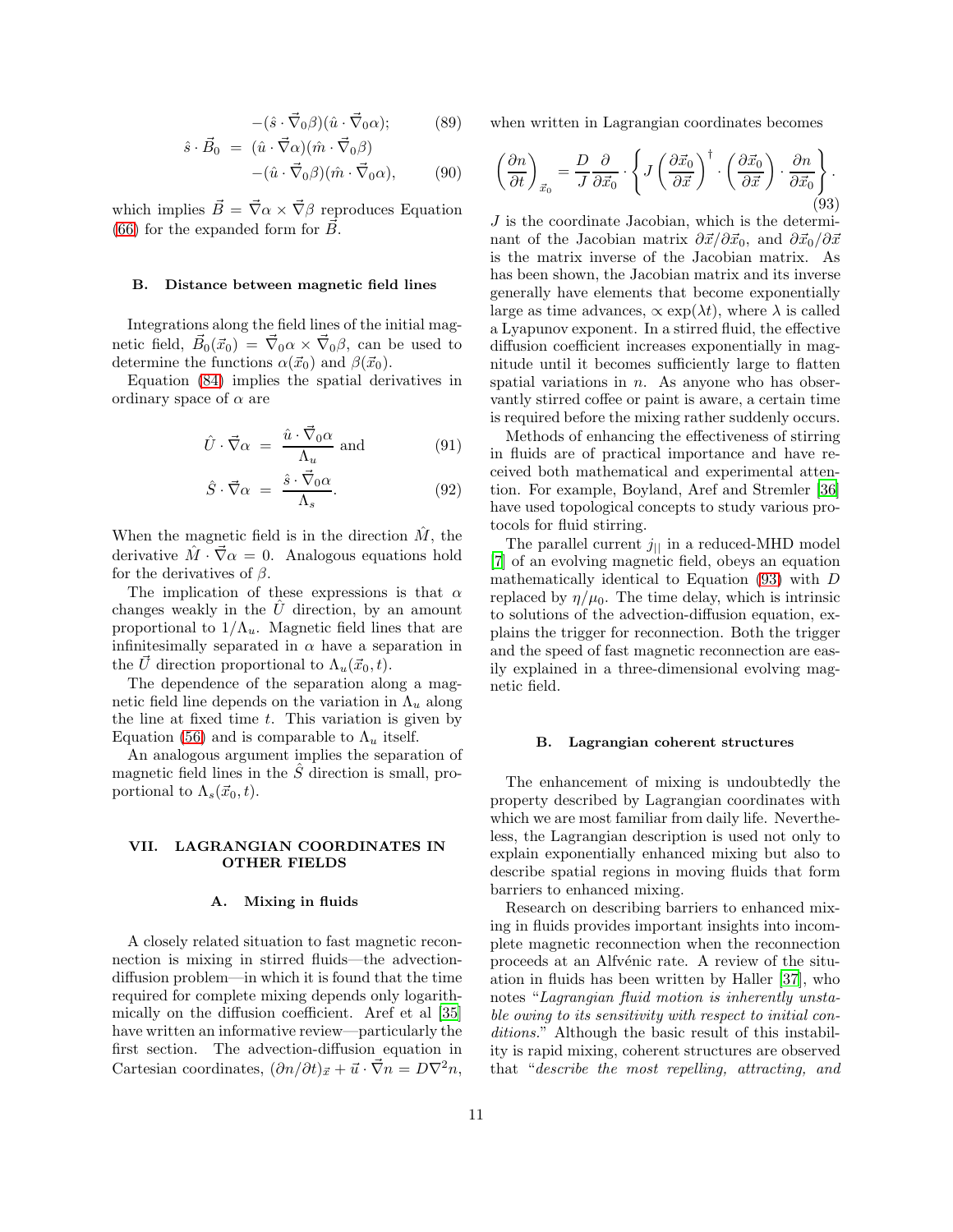shearing material surfaces that form the skeletons of Lagrangian particle dynamics. Uncovering such surfaces from experimental and numerical flow data promises a simplified understanding of the overall flow geometry, an exact quantification of material transport, and a powerful opportunity to forecast, or even influence, large-scale flow features and mixing events." These are called Lagrangian coherent structures.

Lagrangian coherent structures are given by the ridges and trenches of  $\Lambda_u(\vec{x}_0, t)$  over some time period. There is a large literature on the behavior of  $\Lambda_u(\vec{x}_0, t)$ . The part of the literature that is associated with magnetic field problems was discussed in Section [III E.](#page-5-6) Work in the fluid mechanics community is discussed by Haller [\[37](#page-15-27)].

#### C. The standard map

A direct simulation of fast magnetic reconnection or of solutions to the advection-diffusion equation will always be beyond the capability of any computer as the non-ideal effects become extremely small, Section 3.8 of [\[7\]](#page-15-14). Nevertheless, a laptop computer can be used to study the detailed mathematical properties of Lagrangian coordinates and magnetic field lines by iterating the standard map [\[38](#page-15-28)]. The standard map in the  $n^{th}$  iteration is

$$
\theta_{n+1} = \theta_n + \psi_n; \tag{94}
$$

$$
\psi_{n+1} = \psi_n + k \sin \theta_{n+1};\tag{95}
$$

$$
\varphi_{n+1} = \varphi_n + \delta \varphi, \tag{96}
$$

where  $\delta\varphi$  is an arbitrary constant. A physical interpretation of the variables of the standard map is that  $\theta$  is a poloidal angle and  $\varphi$  is a toroidal angle with  $\psi$  is proportional to the magnetic flux enclosed by a  $\psi$  surface. The rotational transform  $\iota = \psi/\delta\varphi$ . The parameter  $k$  is the strength of a perturbation. Since

$$
\frac{\partial(\psi_{n+1}, \theta_{n+1})}{\partial(\psi_n, \theta_n)} \equiv \left(\frac{\partial \psi_{n+1}}{\partial \psi_n}\right)_{\theta_n} \left(\frac{\partial \theta_{n+1}}{\partial \theta_n}\right)_{\psi_n} - \left(\frac{\partial \theta_{n+1}}{\partial \psi_n}\right)_{\theta_n} \left(\frac{\partial \psi_{n+1}}{\partial \theta_n}\right)_{\psi_n} = 1, \tag{97}
$$

this map represents the divergence-free character of the magnetic field and can be iterated to plot possible trajectories of magnetic field lines—or of a divergence-free flow. It has the oddity that it is not only periodic  $\theta$  but also in  $\psi$ . That is  $\psi + 2\pi$  obeys

the same equation as  $\psi$ . For simplicity of discussion,  $k \geq 0$  is assumed.

John Greene [\[39\]](#page-15-29) found that for  $k < 0.971635 \cdots$ the field lines cover only limited range of  $\psi$ . That is,  $\psi$  remains within the  $2\pi$  periodicity of its initial value. For larger  $k$ , some lines, though not all, would cover an unbounded range of  $\psi$ . Even for  $k \ll 1$ , small regions exist in  $(\psi, \theta)$  space in which neighboring magnetic field lines separate exponentially as the map is iterated. But, a barrier with a complicated shape exists, crudely at  $\psi = \pi$ , which field lines cannot cross for  $k < 0.971635 \cdots$ . For k slightly greater than this critical value, the remnants of the barrier exist in the form of a cantorus [\[40](#page-15-30)] or a Lagrangian coherent structure, which greatly slows the mixing of trajectories from its two sides. Even when  $k = 2$ , substantial but isolated regions exist in  $(\psi, \theta)$  space in which field lines do not exponentially separate and enhanced mixing would not occur. Indeed, each of these bounded regions, which are called islands, is surrounded by its own cantorus. All of these complicated structures have analogues in the behavior of magnetic field lines or of divergence-free flows.

## <span id="page-11-0"></span>VIII. DISCUSSION

Much of the existing literature on magnetic reconnection is two dimensional, which in threedimensional space implies a continuous perfect symmetry in the third direction. Two-dimensional models are inadequate when non-ideal effects are weak:

• Where is the locus of reconnection?

In two-dimensional theories, reconnection occurs where the two-dimensional part of the magnetic field vanishes independent of the magnitude of the field in the direction of symmetry. In a true three-dimensional system, such as a tokamak subjected to weak three dimensional perturbations, the reconnection occurs at rational surfaces on which magnetic field lines close on themselves. On irrational magnetic surfaces or in stochastic regions, the response to perturbations is fundamentally different because the perturbation is spread over the full volume covered by a magnetic field line—or more precisely the volume covered by an Alfvén wave moving along a field line during the time taken to produce the perturbation. The third coordinate is ignorable only when the symmetry of the original magnetic field and the perturbation holds over the spa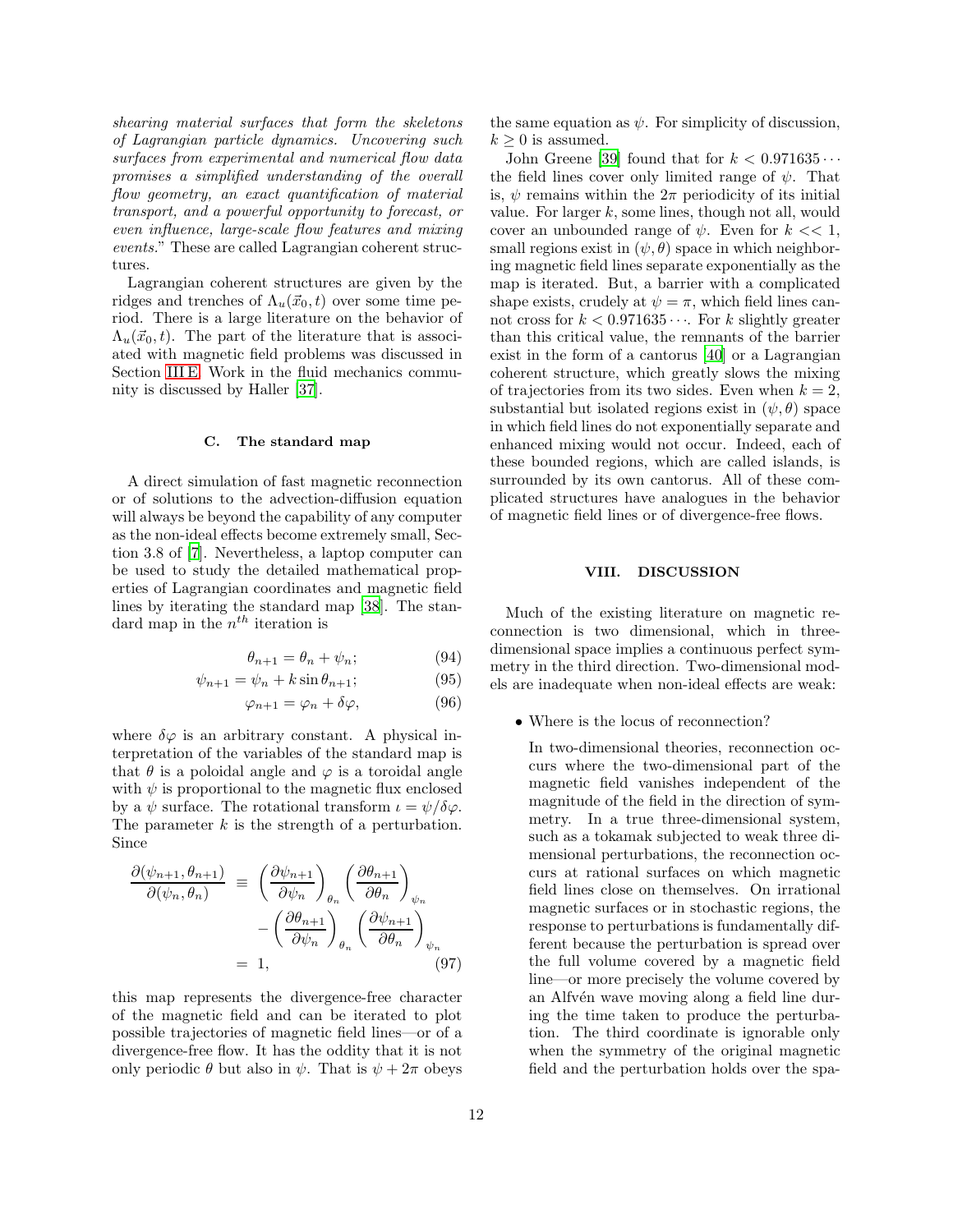tial scale sampled by an Alfvén wave during the time required to turn on the perturbation.

• Are exponentially-large terms ignorable?

For all but exceptional magnetic evolutions, non-ideal effects, which are represented by  $\mathcal{E}_{ni}$ , are multiplied by an exponentially large factor,  $\Lambda_u = e^{\lambda_u t}$ , to determine the deviation  $\vec{b}_{ni}$  in the magnetic field direction from the direction it would have had in an ideal evolution. Evolutions that preserve a continuous perfect symmetry are examples of the exceptional evolutions for which the Lyapunov exponent  $\lambda_u = 0$ .

Three-dimensionality is irrelevant when non-ideal effects are sufficiently strong that reconnection occurs before Alfv´en waves can propagate a significant distance or before  $\Lambda_u$  can become large. But, these conditions are very restrictive on the applicability of two-dimensional reconnections theories.

The obvious argument for the use of twodimensional theories is mathematical simplicity. But in conversations, those who publish work based on two-dimensional analysis claim agreement with observations shows correctness. Nevertheless, no doubt is expressed on the validity of Maxwell's equations or of mathematics. The implication is that it should be mathematically possible to show a more general applicability of two-dimensional models to three dimensional space.

The Lagrangian solutions to the magnetic evolution equations that were developed in this paper give important constraints on the validity of twocoordinate models–the weaker the non-ideal effects the more restrictive are the constraints. The smallness of  $\mathcal{E}_{ni}$ , the non-ideal part of the electric field, when fast magnetic reconnection occurs makes the conservation of magnetic helicity obvious but the transfer of energy from the magnetic field to the plasma subtle. These issues are discussed in [\[41](#page-15-31)].

Numerical simulation is a way forward for understanding magnetic reconnection in threedimensional space. But, no computer will ever be able to carry out a direct numerical simulation of fast magnetic reconnection in the limit as non-ideal effects approach zero. See Section 3.8 of [\[7](#page-15-14)]. Many reconnection problems of importance will remain beyond the power of direct computations. What can be done is to couple numerical results that are sufficiently restricted to be consistent with existing computational power to extrapolate results to relevant regimes using constraints such as those obtained through methods based on Lagrangian coordinates.

What is clear is that computational and theoretical work on magnetic reconnection must move beyond the two-dimensional models that have dominated the field for more than sixty years and still form the basis of most papers being published.

# <span id="page-12-0"></span>Appendix A: Near ideal correction to  $\vec{B}$

When the electric field has the non-ideal form  $\vec{E}$  +  $\vec{u} \times \vec{B} = -\vec{\nabla}\Phi + \mathcal{E}_{ni}(\alpha, \beta, t)\vec{\nabla}\ell$ , the equations derived in Section [II B](#page-4-2) imply Clebsch potentials have the form

<span id="page-12-1"></span>
$$
\alpha = \alpha_I(\vec{x}_0) - \frac{\partial \mathcal{A}_{ni}}{\partial \beta} \ell \tag{A1}
$$

$$
\beta = \beta_I(\vec{x}_0) + \frac{\partial \mathcal{A}_{ni}}{\partial \alpha} \ell \tag{A2}
$$

$$
\mathcal{A}_{ni} \equiv -\int_0^t \mathcal{E}_{ni}(\alpha, \beta, t) dt, \tag{A3}
$$

where  $\mathcal{A}_{ni}$  is the non-ideal part of the vector potential, which will be assumed to produce only a small change to the magnetic field from its ideal form  $\vec{B}_I(\vec{x},t) = \vec{\nabla}\alpha_I \times \vec{\nabla}\beta_I.$ 

# 1. Ideal Clebsch potentials as Lagrangian coordinates

The perturbative calculation of the deviation of the magnetic field from that of an ideal evolution uses the Clebsch potentials of an ideal evolution  $\alpha_I$  and  $\beta_I$  as Lagrangian coordinates. That this is possible is implied by Section [II B.](#page-4-2) A third Lagrangian coordinate is required. What will be shown is that  $\ell$ , the distance along field lines, can be used. To show this, the fundamental definition of Clebsch potentials for a given ideally-evolving magnetic field  $\vec{B}_I(\vec{x}, t)$  must be considered. This definition uses a two-dimensional Clebsch surface in threedimensional space.

Let  $\vec{x}_c(\rho, \beta_I, t)$  be a Clebsch surface in three space, which means that it is nowhere tangential to the magnetic field in the region of interest. The two coordinates that give positions on the Clebsch surface are  $\rho$  and  $\beta_I$ . Ordinary Cartesian coordinates  $\vec{x}$ are functions of where a particular magnetic field line penetrates the Clebsch surface and the distance  $\ell$  that the field line must be followed to reach that surface. At each instant of time, the Cartesian coordinates can be given as  $\vec{x}(\rho, \beta_I, \ell, t)$  with  $\frac{\partial \vec{x}}{\partial \ell} = \hat{b}_I$  with  $\hat{b}_I$  the unit vector along the ideal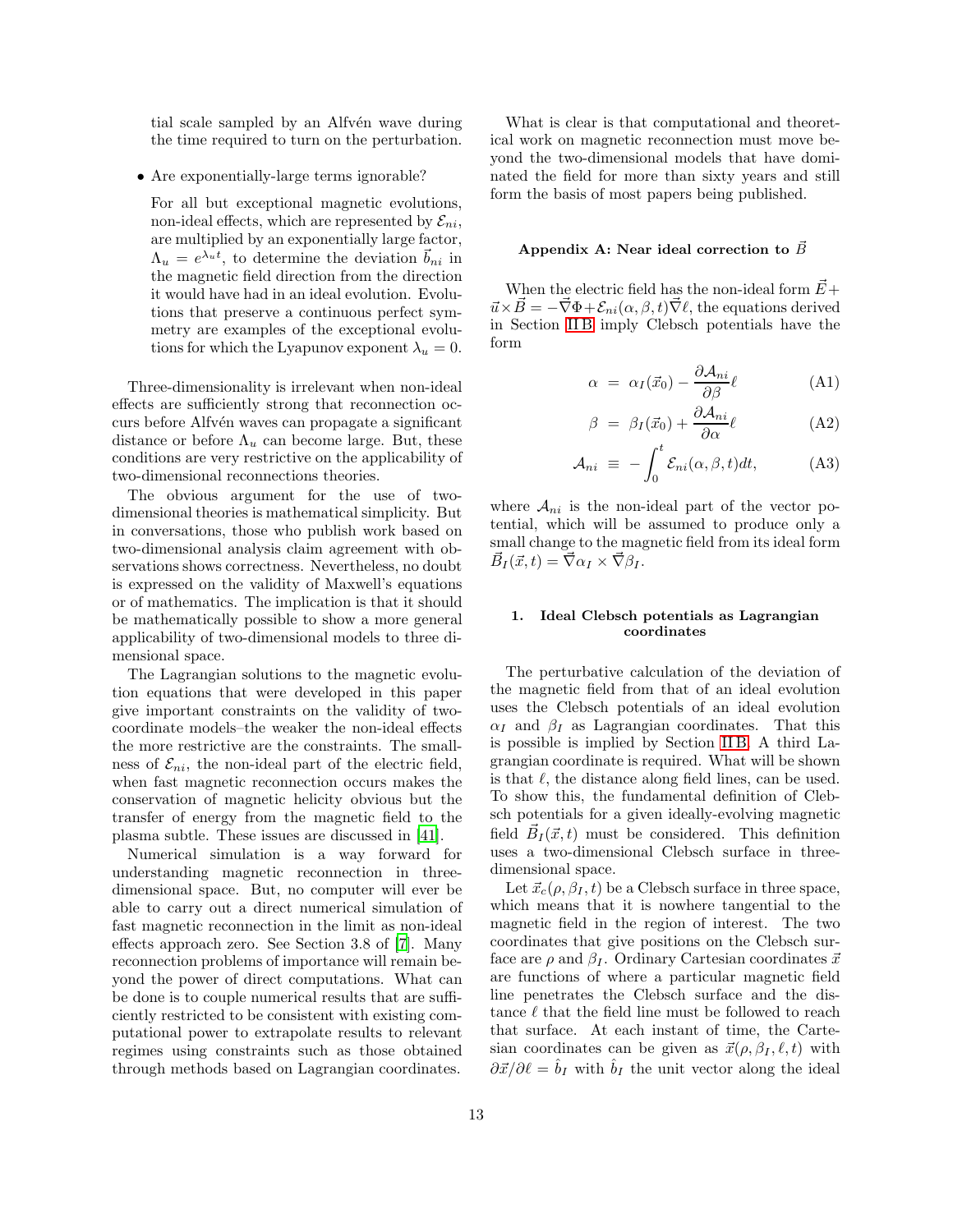magnetic field. Since  $\rho$  and  $\beta$  are constant along the magnetic field,  $\vec{B}_I = f \vec{\nabla} \rho \times \vec{\nabla} \beta_I$ . The constraint  $\vec{\nabla} \cdot \vec{B}_I = 0$  requires f satisfy  $\partial f / \partial \ell = 0$ . The implication is that  $\vec{B}_I = \vec{\nabla}\alpha_I \times \vec{\nabla}\beta_I$ , where  $\partial \alpha_I(\rho, \beta_I, t)/\partial \rho = f(\rho, \beta_I, t).$ 

Although  $\alpha_I$  and  $\beta_I$  can be taken to be constant in Lagrangian coordinates, it remains to be shown that  $\ell$  can be taken to be a Lagrangian coordinate. As with any function of position and time, the time derivative of  $\ell$  in Lagrangian coordinates is  $(\partial \ell / \partial t)_{\vec{x}_0} = (\partial \ell / \partial t)_{\vec{x}} + \vec{u} \cdot \vec{\nabla} \ell$ . Since  $\ell$  is to be a Lagrangian coordinate,  $(\partial \ell / \partial t)_{\vec{x}_0} = 0$ , and the Clebsch surface must be given the velocity  $\vec{v}_{c}$  required for  $(\partial \ell / \partial t)_{\vec{x}} = -\vec{u}_\perp \cdot \vec{\nabla} \ell$  with  $\ell = 0$  on the Clebsch surface. In order not to change  $\alpha_I$  and  $\beta_I$  while moving the Clebsch surface, the motion must be along the magnetic field, so the required velocity of the Clebsch surface is

$$
\vec{v}_c = \left(\hat{b}_I \vec{u} \cdot \vec{\nabla} \ell\right)_c.
$$
 (A4)

The quantities that define the velocity of the Clebsch surface are evaluated on the instantaneous Clebsch surface.

# 2. Calculation of the non-ideal field

Using  $(\alpha_I, \beta_I, \ell)$  as Lagrangian coordinates, Equations [\(A1\)](#page-12-1) to [\(A3\)](#page-12-1) imply the magnetic field is

$$
\vec{B} = \vec{B}_I - \frac{\partial \mathcal{A}_{ni}}{\partial \beta_I} \vec{\nabla} \ell \times \vec{\nabla} \beta_I + \frac{\partial \mathcal{A}_{ni}}{\partial \alpha_I} \vec{\nabla} \alpha_I \times \vec{\nabla} \ell \n= \vec{B}_I + B_I \left( \frac{\partial \mathcal{A}_{ni}}{\partial \beta_I} \frac{\partial \vec{x}}{\partial \alpha_I} - \frac{\partial \mathcal{A}_{ni}}{\partial \alpha_I} \frac{\partial \vec{x}}{\partial \beta_I} \right), \quad (A5)
$$

using the dual relations,  $J_c(\vec{\nabla}\ell \times \vec{\nabla}\alpha_I) = \partial \vec{x}/\partial \beta_I$ with  $1/J_c = (\vec{\nabla}\alpha_I \times \vec{\nabla}\beta_I) \cdot \vec{\nabla}\ell = B_I$  since  $\vec{B}_I$ .  $(\partial \vec{x}/\partial \ell) = B_I$ . The dual relations are derived and explained in the Appendix to [\[34\]](#page-15-24).

The freedom of canonical transformations contained in  $g_a(\alpha, \beta, t)$  implies the two ideal Clebsch potentials can be chosen as

<span id="page-13-2"></span>
$$
\vec{\nabla}\alpha_I = \frac{\hat{s} \cdot \vec{\nabla}_0 \alpha_I}{\Lambda_s} \hat{S};\tag{A6}
$$

$$
\vec{\nabla}\beta_I = \frac{\hat{u} \cdot \vec{\nabla}_0 \beta_I}{\Lambda_u} \hat{U};
$$
 (A7)

$$
\vec{B}_I = \frac{(\hat{s} \cdot \vec{\nabla}_0 \alpha_I)(\hat{u} \cdot \vec{\nabla}_0 \beta_I)}{\Lambda_u \Lambda_s} \hat{M}.
$$
 (A8)

Consistency with Equation [\(65\)](#page-7-3) implies

$$
(\hat{s} \cdot \vec{\nabla}_0 \alpha_I)(\hat{u} \cdot \vec{\nabla}_0 \beta_I) = B_0, \tag{A9}
$$

the initial magnetic field strength.

The orthogonality relations, which are derived in the Appendix to [\[34\]](#page-15-24), can then be shown to imply

<span id="page-13-1"></span>
$$
\frac{\partial \vec{x}}{\partial \alpha_I} = \frac{\Lambda_s \hat{S}}{\hat{s} \cdot \vec{\nabla}_0 \alpha_I} + \frac{B_\alpha}{B_I} \hat{M}
$$
 (A10)

$$
\frac{\partial \vec{x}}{\partial \beta_I} = \frac{\Lambda_u \hat{U}}{\hat{u} \cdot \vec{\nabla}_0 \beta_I} + \frac{B_\beta}{B_I} \hat{M}.
$$
 (A11)

 $B_{\alpha}$  and  $B_{\beta}$  are coefficients in the expansion of the ideal magnetic field in the gradients of the Clebsch coordinates,

<span id="page-13-3"></span>
$$
\vec{B}_I = B_I \vec{\nabla} \ell + B_\alpha \vec{\nabla} \alpha_I + B_\beta \vec{\nabla} \beta
$$
  
=  $B_I \hat{M}$ . (A12)

Equation [\(A10\)](#page-13-1) follows using Equations [\(A6\)](#page-13-2) and [\(A7\)](#page-13-2) by writing

$$
\frac{\partial \vec{x}}{\partial \alpha_I} = c_u \hat{U} + c_s \hat{S} + c_m \hat{M}
$$
 (A13)

$$
\frac{\partial \vec{x}}{\partial \alpha_I} \cdot \vec{\nabla} \alpha_I = 1 \text{ so } c_s = \frac{\Lambda_s}{\hat{s} \cdot \vec{\nabla}_0 \alpha_I} \quad \text{(A14)}
$$

$$
\frac{\partial \vec{x}}{\partial \alpha_I} \cdot \vec{\nabla} \beta_I = 0 \text{ so } c_u = 0 \tag{A15}
$$

$$
\frac{\partial \vec{x}}{\partial \alpha_I} \cdot \hat{M} = \frac{B_\alpha}{B},\tag{A16}
$$

where the expression for  $(\partial \vec{x}/\partial \alpha_I) \cdot \hat{M}$  follows from Equation [\(A12\)](#page-13-3) since  $(\partial \vec{x}/\partial \alpha_I) \cdot \vec{\nabla} \ell = 0$ .

As  $\Lambda_u \to \infty$ , the expression for the magnetic field  $\vec{B}$  has the form

$$
\vec{B} \rightarrow \vec{B}_I - B_I \frac{\partial \mathcal{A}_{ni}}{\partial \alpha_I} \frac{\Lambda_u \hat{U}}{\hat{u} \cdot \vec{\nabla}_0 \beta_I}; \text{ (A17)}
$$
\n
$$
\vec{B} = 4 \qquad (\hat{a} \ \vec{\nabla}_0) \frac{\partial \mathcal{A}_{ni}}{\partial \alpha_I} \quad \text{as} \quad \text{(A18)}
$$

$$
\hat{s} \cdot \vec{\nabla}_0 \mathcal{A}_{ni} = (\hat{s} \cdot \vec{\nabla}_0 \alpha_0) \frac{\partial \mathcal{A}_{ni}}{\partial \alpha_I}, \text{ so } (A18)
$$

$$
\vec{B} \rightarrow \vec{B}_I - B_I \hat{U} \frac{\Lambda_u}{B_0} \hat{s} \cdot \vec{\nabla}_0 \mathcal{A}_{ni}.
$$
 (A19)

Since the non-ideal correction to the magnetic field is an orthogonal direction to the ideal field, the correction to the field strength is negligible in a first order calculation.

In the asymptotic limit as  $\Lambda_u \to \infty$ , the deviation in the magnetic field line direction due to non-ideal effects is

<span id="page-13-0"></span>
$$
\vec{b}_{ni} = -\Lambda_u \frac{\hat{s} \cdot \vec{\nabla}_0 \mathcal{A}_{ni}}{B_0} \hat{U} \tag{A20}
$$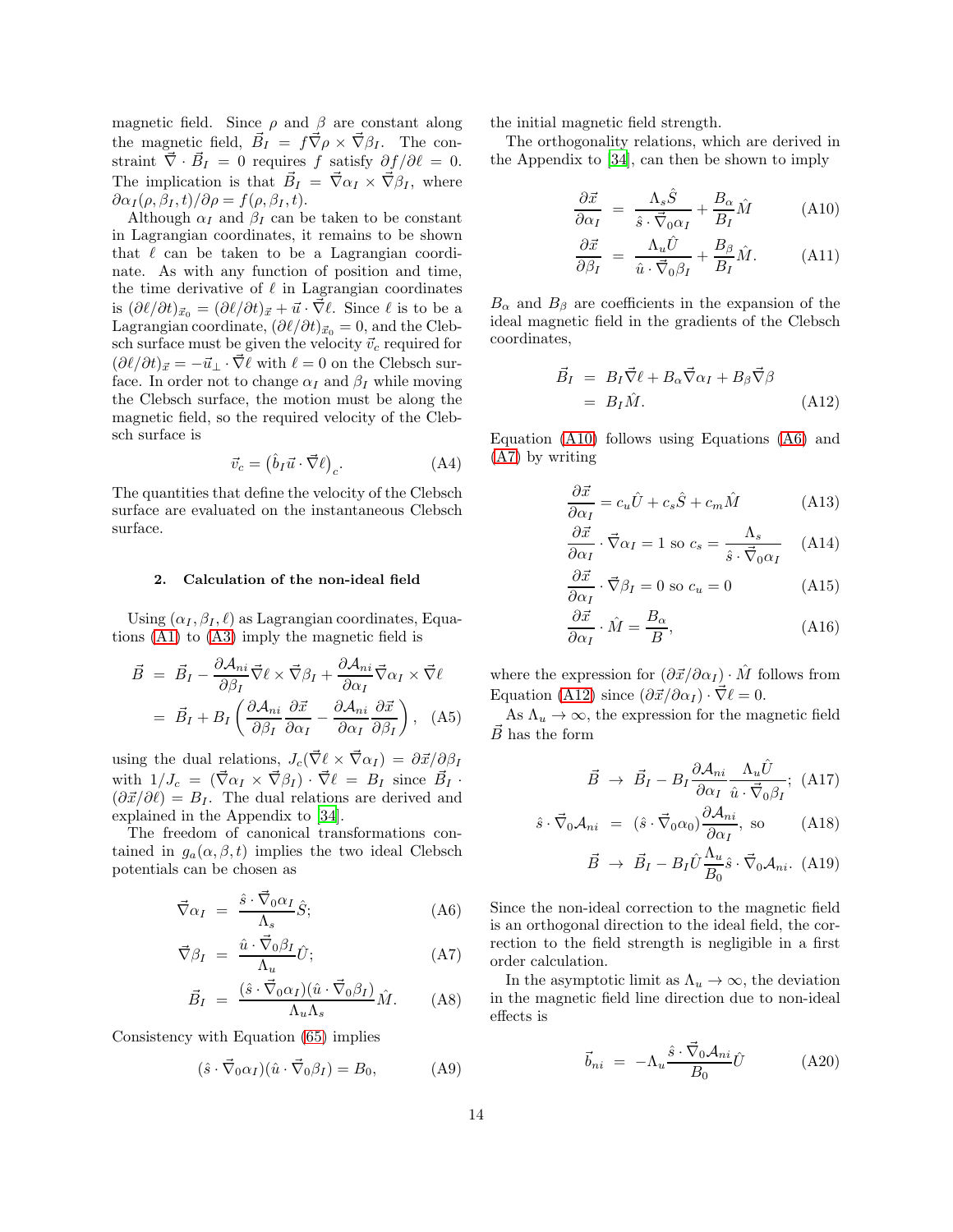# <span id="page-14-5"></span>Appendix B: Current density in an ideal-evolution model

Consider a model in  $(x, y, z)$  Cartesian coordinates [\[7\]](#page-15-14) in which initially straight magnetic field lines go from a perfectly conducting stationary wall at  $z = 0$ to another perfectly conducting but moving wall at  $z = L$ . The plasma between the walls is assumed to be ideal,  $\vec{E} + \vec{u} \times \vec{B} = 0$ . The flow velocity  $\vec{u}_w$ of the  $z = L$  wall is assumed to be on a scale  $a \ll$ L and very slow compared to  $(a/L)V_A$ , so Alfvén waves can keep the magnetic field in a force-free,  $\vec{j} \times \vec{B} = 0$ , state. The evolution of the magnetic field in the plasma,  $0 < z < L$ , is determined by the vorticity of the slow, divergence-free, flow in the wall  $\Omega_w(x, y, t) = \hat{z} \cdot \vec{\nabla} \times \vec{u}_w$ . In this model, the distance along the field lines  $\ell$  equals z,

$$
\vec{u} = \vec{\nabla} \times (\phi \hat{z}), \text{ and } (\text{B1})
$$

$$
\nabla^2_{\perp} \phi = -\Omega, \tag{B2}
$$

$$
\vec{B} = B_0(\hat{z} + \vec{\nabla} \times (H\hat{z})), \quad (B3)
$$

$$
\nabla_{\perp}^2 H = -\mathcal{K},\tag{B4}
$$

where  $\nabla_{\perp}^2 \equiv \frac{\partial^2}{\partial x^2} + \frac{\partial^2}{\partial y^2}$  and  $H(x, y, z, t)$ gives the magnetic field lines  $dx/dz = \partial H/\partial y$  and  $dy/dz = -\partial H/\partial x$ . A solution to the equations is

<span id="page-14-6"></span>
$$
\Omega(x, y, z, t) = \Omega_w(\alpha, \beta, t) \frac{z}{L}, \quad (B5)
$$

$$
\left(\frac{\partial \mathcal{K}}{\partial t}\right)_{\alpha,\beta} = \frac{\Omega_w(\alpha,\beta,t)}{L},\tag{B6}
$$

where the distribution of parallel current,  $K \equiv$  $\mu_0 j_{\parallel}/B$ , is independent of  $\ell$ . When  $\phi_w$  is independent of time  $K$  increases linearly with time.

The magnetic field line labels  $\alpha(x, y, z, t)$  and  $\beta(x, y, z, t)$  are time independent functions of the  $(x, y)$  coordinates in the  $z = 0$  stationary wall but are generally complicated functions of  $(x, y, z, t)$  for z in the range  $0 \leq z \leq L$ . On the perfectly conducting wall at  $z = L$ , the magnetic field line labels

- <span id="page-14-0"></span>[1] W. A. Newcomb, *Motion of magnetic lines of force*, Ann. Phys. 3, 347 (1958).
- <span id="page-14-1"></span>[2] E. N. Parker, Singular magnetic equilibria in the solar x-ray corona, Plasma Phys. Control. Fusion 54, 124028 (2012).
- <span id="page-14-2"></span>[3] A. F. Rappazzo and E. N. Parker, *Current sheets* formation in tangled coronal magnetic fields, Ap. J. Lett. 773, L2 (2013).

are equivalent to two-dimensional Lagrangian coordinates for the flow of the wall.  $\partial \alpha(x, y, L, t)/\partial t =$  $-\vec{u}_w \cdot \vec{\nabla}\alpha$  and  $\partial \beta(x, y, L, t)/\partial t = -\vec{u}_w \cdot \vec{\nabla}\beta$ .

The solution given by Equations [\(B5\)](#page-14-6) and [\(B6\)](#page-14-6) may become unstable; when this occurs the relevant solution is more complicated.

When the flow velocity in the  $z = L$  wall is written in terms of its stream function,  $\vec{u}_w = \vec{\nabla} \times$  $(\phi_w(x, y, t)\hat{z})$ , the streamlines of the wall flow are  $dx/dt = \partial \phi_w/\partial y$  and  $dy/dt = -\partial \phi_w/\partial x$ , which are of identical form to the equations of classical mechanics of one and a half degrees of freedom,  $H(p,q,t)$ . When  $\partial \phi_w / \partial t = 0$ , the stream lines remain on constant  $\phi_w$  surfaces, and the regions in the  $z = L$  surface in which the streamlines increase the separation by  $e^{\sigma}$  over time occupy an  $e^{-2\sigma}$  fraction of the surface area. When  $\phi_w$  is time dependent, then generally a large fraction of the area is occupied by streamlines that increase their separation exponentially in time, as  $e^{\lambda_s t}$ , where  $\lambda_s > 0$  is called a Lyapunov exponent. Even simple stream functions can produce complicated spatial distributions of  $j_{\parallel}/B$ . An example is a Fourier representation with a periodicity distance a that has at least two terms,

$$
\phi_w = \sum_{mn} \phi_{mn} \sin \left( n \frac{x}{a} + m \frac{y}{a} - \omega_{mn} t \right), \quad (B7)
$$

where the  $\phi_{mn}$  and the  $\omega_{mn}$  are distinct constants.

#### Acknowledgements

This material is based upon work supported by the U.S. Department of Energy, Office of Science, Office of Fusion Energy Sciences under Award Numbers DE-FG02-95ER54333, DE-FG02-03ER54696, [de-sc0018424,](http://arxiv.org/abs/de-sc/0018424) and [de-sc0019479.](http://arxiv.org/abs/de-sc/0019479)

- <span id="page-14-3"></span>[4] A. H. Boozer, Separation of magnetic field lines, Phys. Plasmas 19, 112901 (2012).
- <span id="page-14-4"></span>[5] E. G. Harris, On a plasma sheath separating regions of oppositely directed magnetic fields, Nuovo Cimento, 23, 115-121, (1962).
- [6] A. H. Boozer, Formation of current sheets in magnetic reconnection, Phys. Plasmas 21, 072907 (2014).